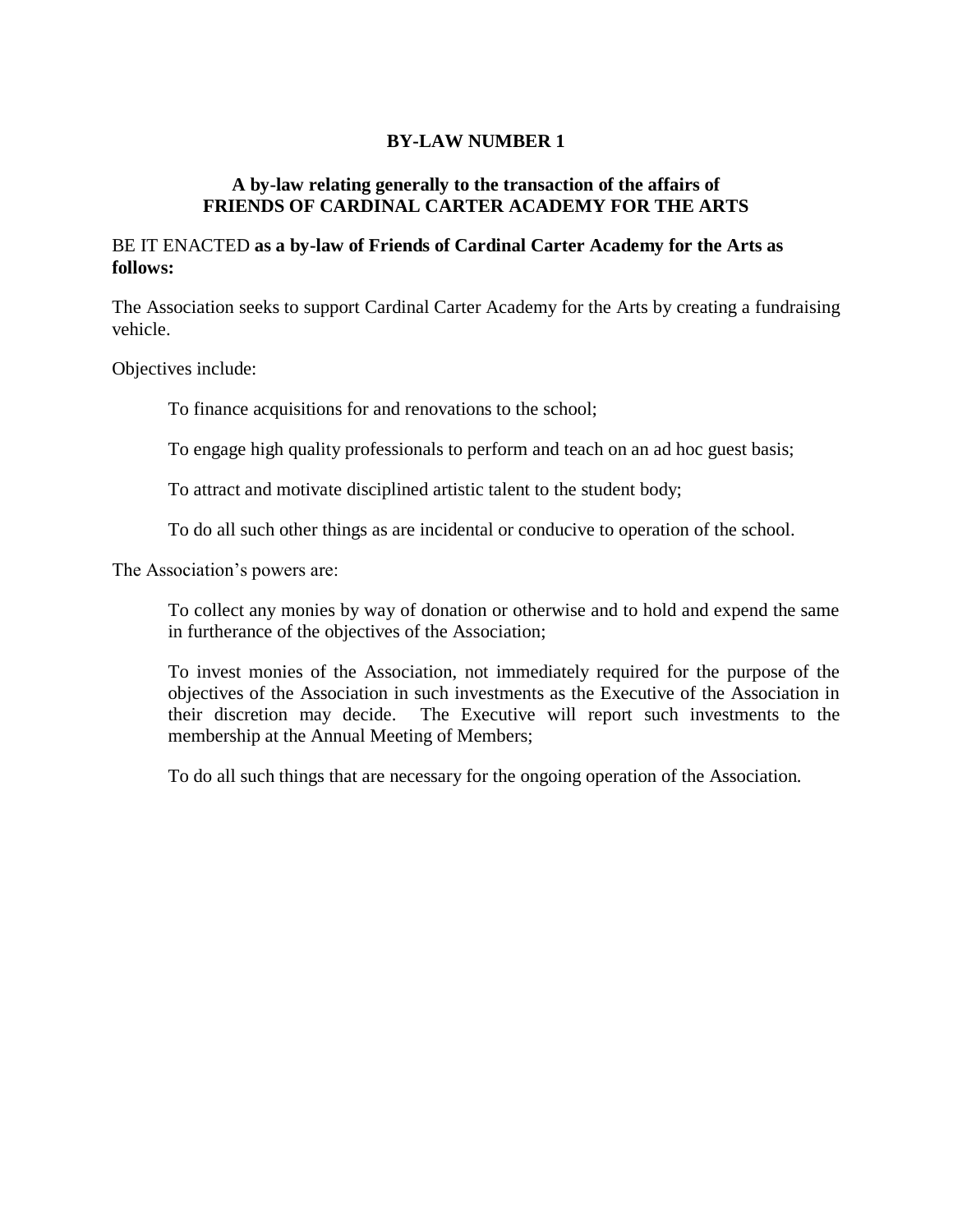# **ARTICLE 1 INTERPRETATION**

#### **1.1 Definitions -** In this by-law, unless the context otherwise requires:

- (a) "Act" means the *Associations Act* (Ontario), R.S.O. 1990, c. C-38 and the regulations enacted pursuant to it and any statutes or regulations that may be substituted therefore, as from time to time amended;
- (b) "Association" means Friends of Cardinal Carter Academy for the Arts, incorporated as a corporation without share capital under the Act by Letters Patent;
- (c) "Board" means the board of directors of the Association;
- (d) "By-laws" means this by-law and all other by-laws of the Association from time to time in force and effect;
- (e) "CCAA" means Cardinal Carter Academy for the Arts;
- (f) "CSAC" means the Catholic School Advisory Council;
- (g) "Director" means a director of the Association described in [Article](#page-8-0) 5 herein;
- (h) "Executive Committee" means the committee of the Board described in [Article](#page-14-0) 8 herein;
- (i) "Letters Patent" means the Letters Patent incorporating the Association, as from time to time amended and supplemented by supplementary letters patent;
- (j) "Members" mean individuals admitted to membership in accordance with Section 3.1 herein;
- (k) "Nomination Committee" means the committee of the Association described in [Article](#page-15-0) 9 herein;
- (l) "Special Resolution" means a resolution passed by the Board and confirmed with or without variation by at least two-thirds of the votes cast at a general meeting of the Members duly called for that purpose, or in lieu of such confirmation, by the consent in writing of all the Members entitled to vote at such meeting.

**1.2 Interpretation** - In these By-laws and in all other By-laws hereafter passed, unless the context otherwise requires, words importing the singular number or the masculine gender shall include the plural number or the feminine gender, as the case may be, and *vice versa*, and references to persons shall include individuals, firms and Associations. The division of these By-laws into Articles and Sections and the insertion of headings are for convenience of reference only and shall not affect the construction or interpretation hereof.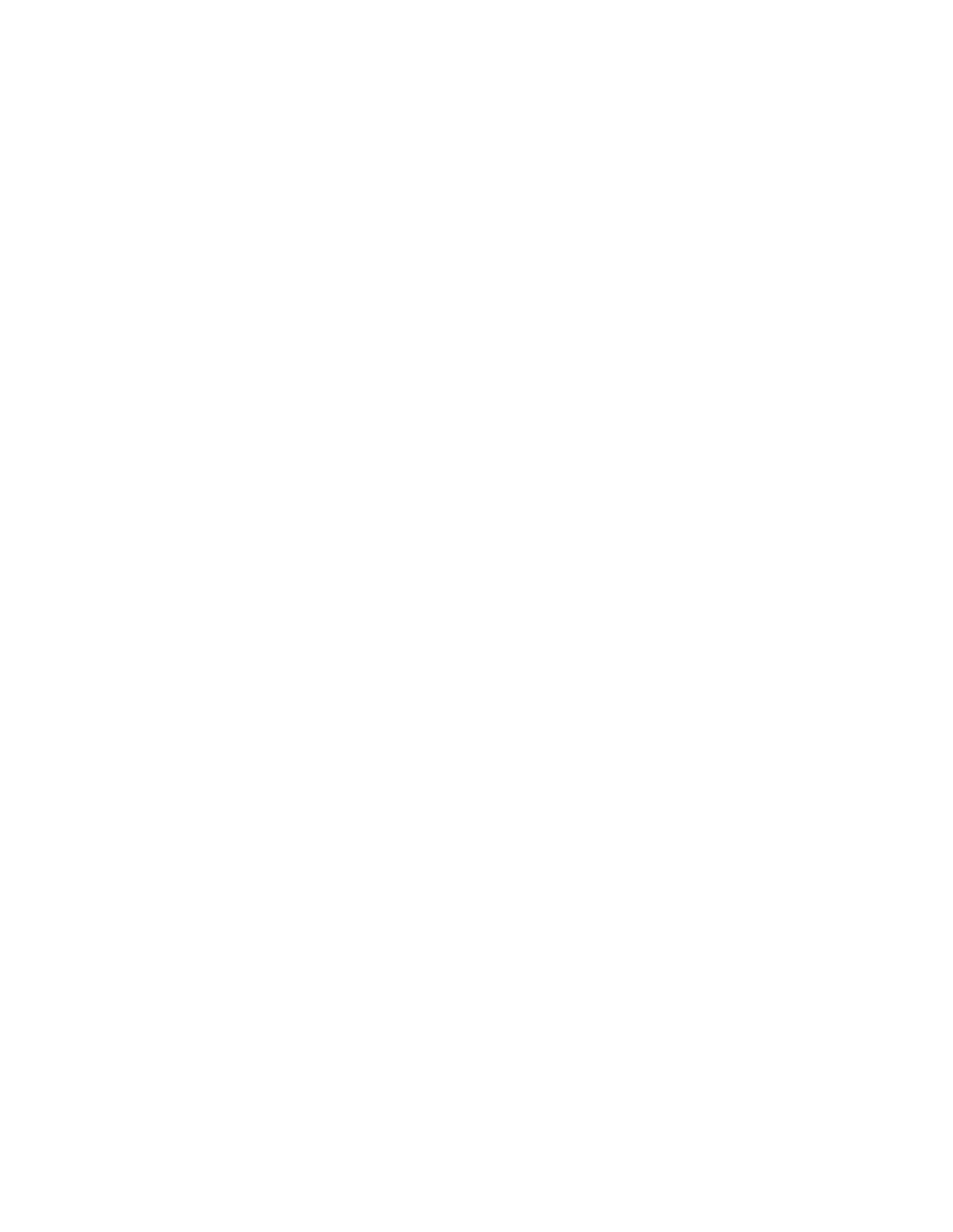# **ARTICLE 2 GENERAL**

**2.1 Head Office**- Until changed by Special Resolution the head office of the Association shall be in the City of Toronto, in the Province of Ontario.

**2.2 Financial Year** – The financial year of the Association shall terminate on the 31<sup>st</sup> day of December in each year or on such other date as the Board may from time to time by resolution determine.

**2.3 Books and Records**- The Board shall see that all necessary books and records of the Association required by the By-laws or by any applicable statute or law are regularly and properly kept.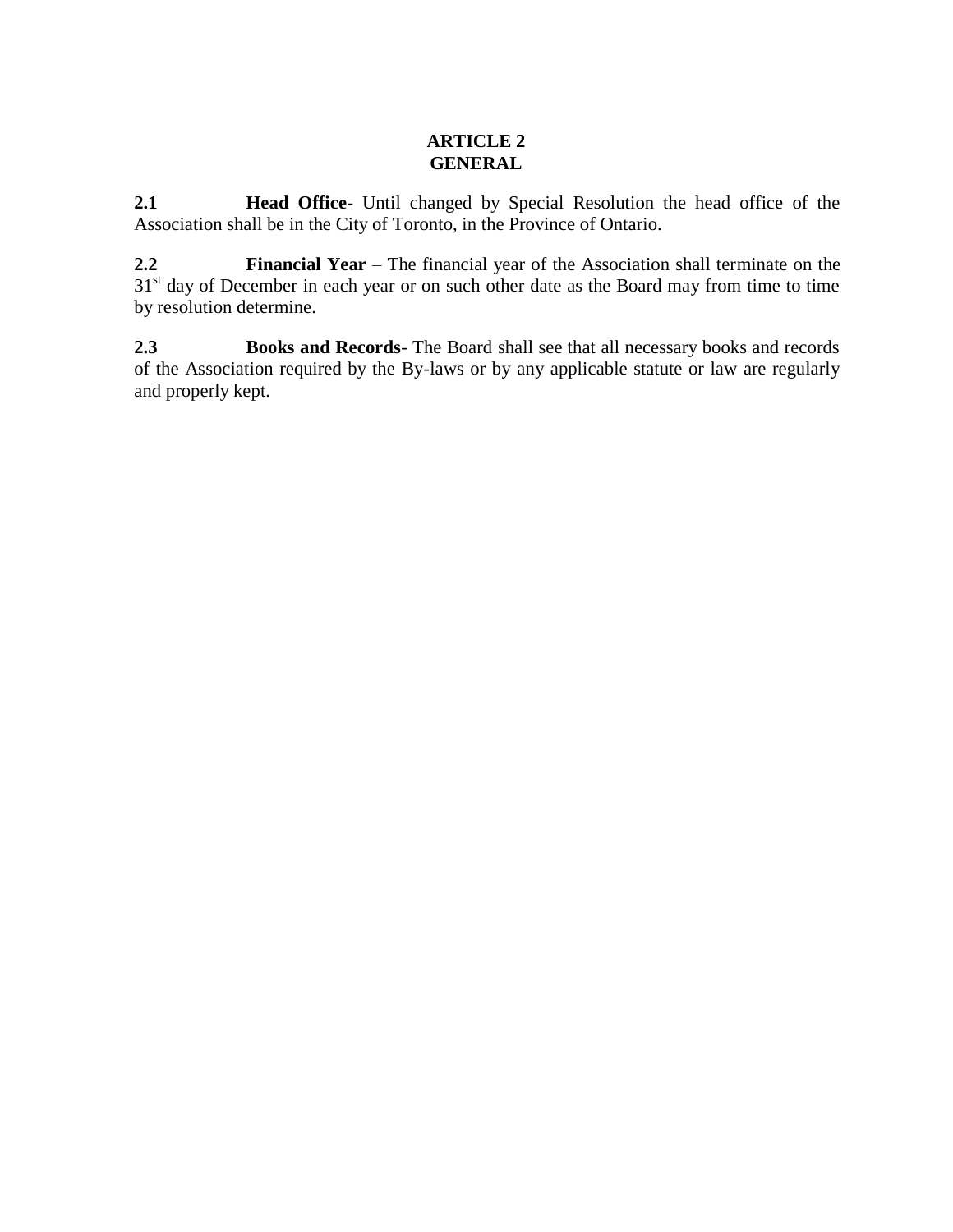# **ARTICLE 3 MEMBERS**

- **3.1 Membership** Membership shall be limited to individuals:
	- (a) who are staff, students, parents or alumni of CCAA or interested members of the CCAA community;

or

(b) who share or are interested in furthering the objects of the Association; and

in either case

(c) who have made a minimum donation in each year of \$35 or such other amount as determined from time to time by the Board.

The membership year shall be September  $1<sup>st</sup>$  to August  $31<sup>st</sup>$  in each year, unless changed by resolution of the Board.

**3.2 Transferability and Termination of Membership –** Membership in the Association shall not be transferable and shall lapse and terminate upon the occurrence of any one of the following events:

- (a) the death of a Member; or
- (b) the Member has not renewed his or her annual membership.

**3.3 Entitlement of Members –** Every Member, in good standing, shall be entitled to:

- (a) attend any meeting of the Members of the Association;
- (b) one vote upon all matters of business properly brought before any meeting of members;
- (c) be nominated to serve as a Director of the Association; and
- (d) attend meetings of the Board with the prior approval of the Chair of the Board.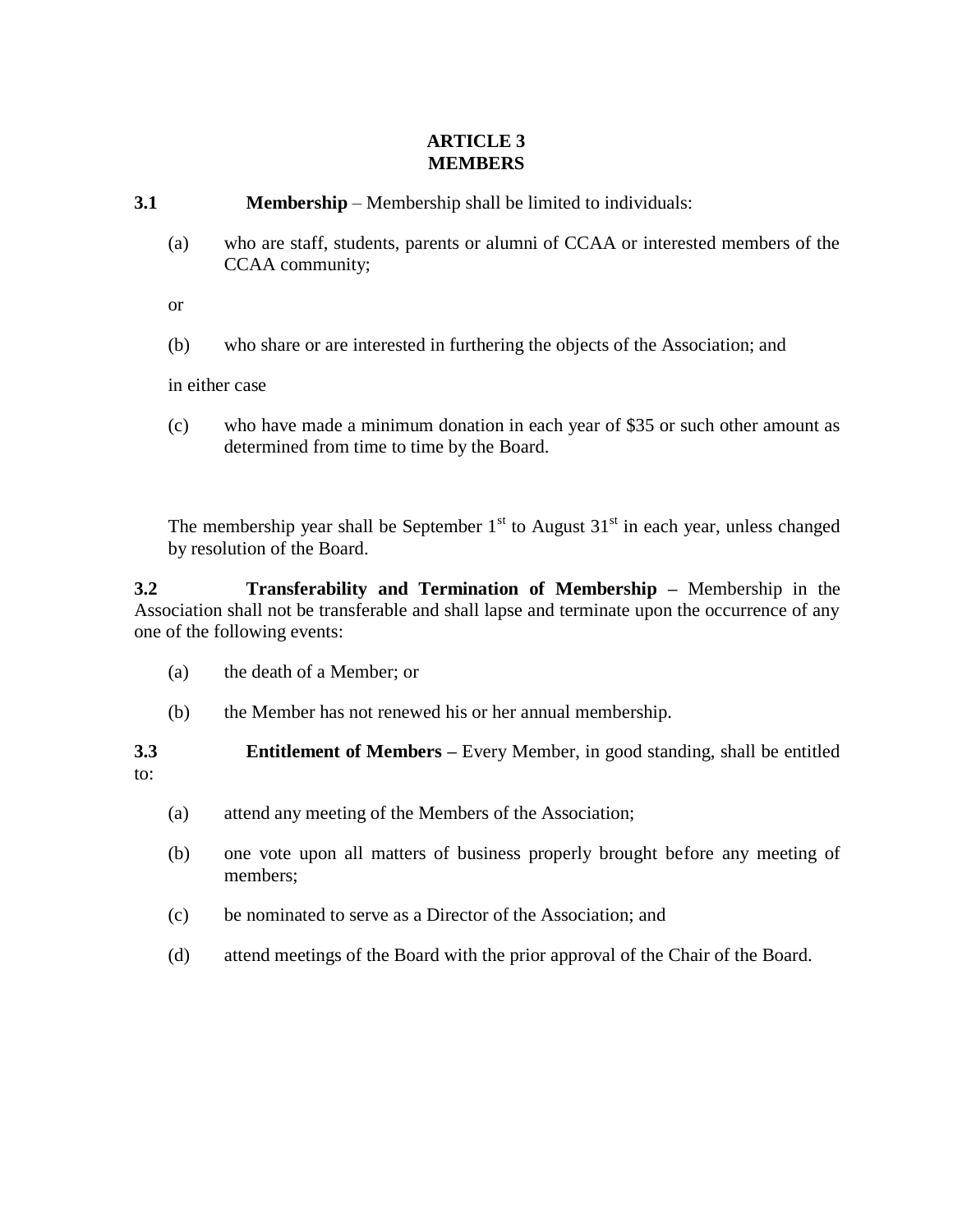### **ARTICLE 4 MEMBERS' MEETINGS**

**4.1 Place of Meetings of Members** – Any meeting of the Members shall be held at the head office of the Association or at any place within Ontario on such day in each year and at such time as the Board may determine.

**4.2 Annual Meeting of Members** – An annual meeting of the Members shall be held not later than 18 months after the incorporation of the Association and thereafter, at least once in every calendar year and not more than 15 months after the holding of the last preceding annual meeting. At every annual meeting, in addition to any other business that may be transacted,

- (a) the financial statements and the report of the auditor shall be presented to the Members;
- (b) a Board shall be elected; and
- (c) the auditor shall be appointed in accordance with [Article](#page-22-0) 14 herein.

**4.3 General Meeting of Members** – Other meetings of the Members, the general nature of which shall be specified in the notice calling such meeting, may be convened by order of a Director, the President or the Chair.

The Board shall call a general meeting of Members, upon the deposit, at the head office of the Association, of a written requisition signed by not less than one-tenth of the Members. Such requisition shall set out the general nature of the business to be presented at the requisite meeting. In the event the Board does not call the meeting within twenty-one (21) days from the date of deposit of such requisition, any one of the Members who signed such requisition may call such meeting, which shall be held within sixty (60) days from the date of the deposit of the requisition.

**4.4 Notice of Members' Meetings** - Written notice of the time and place of any meeting of the Members shall be given by pre-paid mail electronic mail, facsimile or other means of recorded electronic communication not less than ten (10) days before the meeting is to take place to each Member who, at the close of business on the record date for notice or, if no record date for notice is fixed, at the close of business on the day preceding the day on which notice is given, is entered in the register of Members. Notice of a general meeting of Members shall state the nature of the business to be transacted thereat in sufficient detail to permit a Member to form a reasoned judgement thereon. The auditor of the Association is entitled to receive all notices and other communications relating to any meetings of Members that any Member is entitled to receive.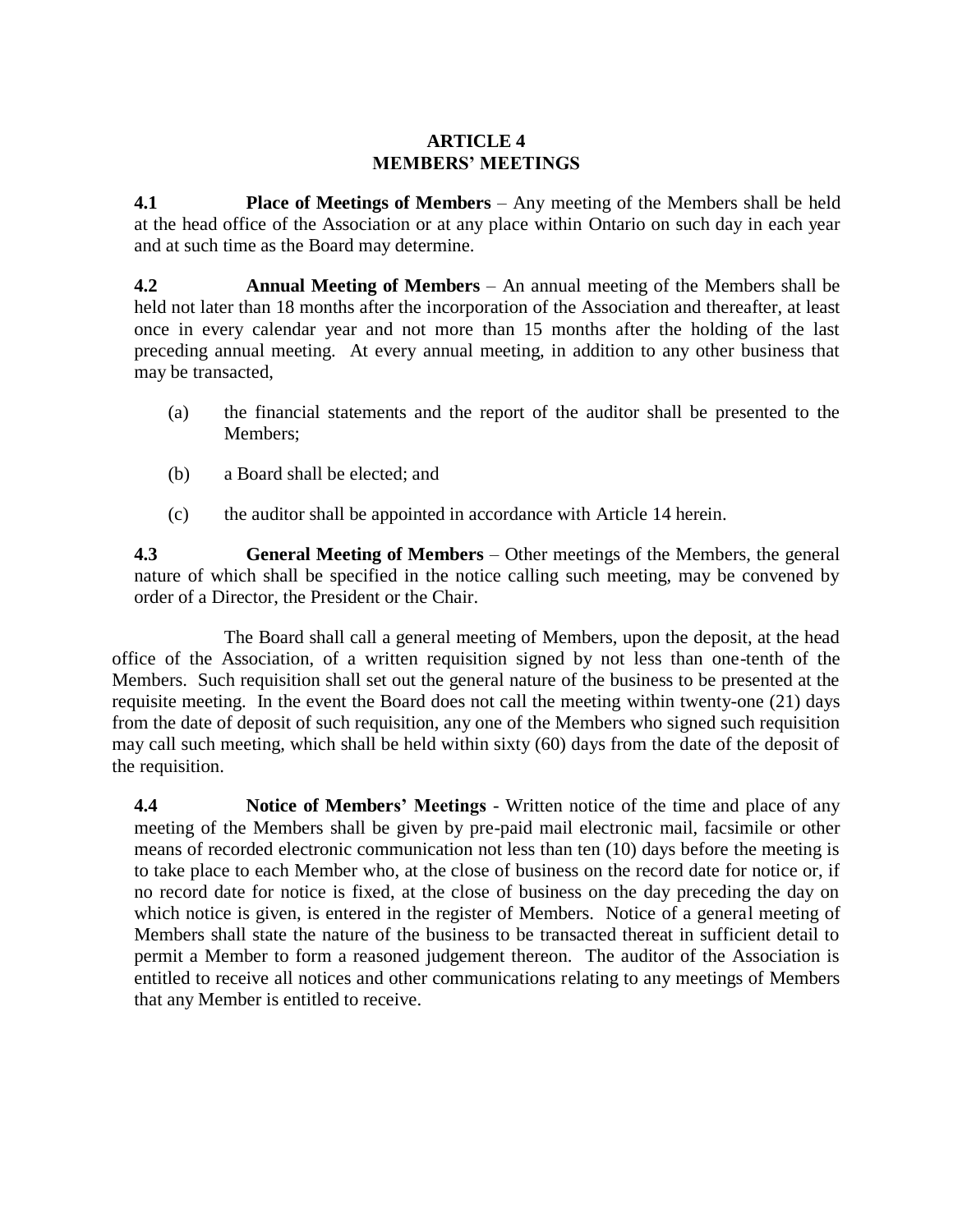**4.5 Waiver of Notice** - Any meeting of Members may be held at any time and place without notice if all Members entitled to vote thereat are present or if not present, either before or after the meeting, waive notice or otherwise consent to such meeting being held, and at such meeting any business may be transacted which the Association, at a meeting of Members, may transact.

**4.6 Error or Omission in Notice** - No error or omission in giving notice of any meeting or any adjourned meeting of the Members shall invalidate such meeting or make void any resolutions passed or proceedings taken thereat and any Member may at any time waive notice of any such meeting and may ratify, approve and confirm any or all proceedings taken or had thereat.

**4.7 Adjournments** - Any meeting of the Members may be adjourned to any time and from time to time and such business may be transacted at such adjourned meeting as might have been transacted at the original meeting from which such adjournment took place and such adjournment may be made provided a quorum is present. Notice of an adjourned meeting of the Members is not required if the time and place of the adjourned meeting is announced at the original meeting.

**4.8 Chair of Meetings**- The President or, in his or her absence, the Vice-President, shall be the Chair at all meetings of the Members. If no such Officer is present within fifteen minutes from the time fixed for holding the meeting, the Members present and entitled to vote shall choose one of their number to be the Chair of the meeting.

**4.9 Persons Entitled to be Present** - The only persons entitled to attend meetings of Members shall be the Members; the auditor of the Association; and, others who are entitled or required under any provision of the Act or the Letters Patent or By-laws to be present at the meeting. Any other persons may be admitted only on the invitation of the Chair of the meeting or with the consent of the meeting. For greater certainty, only the Members will have the right to vote and speak at such meetings although others present at such meetings in accordance with the Act or the Letters Patent or By-laws shall be allowed to speak with the consent of the meeting.

**4.10 Quorum**– A quorum for the transaction of business at any meeting of Members shall consist of not less than twenty-five percent (25%) of the Members who shall be present in person or by proxy. No business shall be transacted at any meeting of the Members unless a quorum is present at the commencement of and throughout the meeting.

**4.11 Proxy** – Every Member entitled to vote at a meeting of Members may by means of a written form of proxy appoint another person, who need not be a Member, to attend and act at the meeting in the manner and to the extent authorized in the proxy. A proxy shall be in writing executed by the Member and shall be in the form set out in the Act.

**4.12 Time for Deposit of Proxies** – The Board may specify in the motion calling the meeting of Members a time not exceeding 48 hours, exclusive of non-business days or statutory holidays, preceding the date of the meeting or adjournment thereof before which proxies to be used at the meeting must be deposited with the Secretary. No proxy may be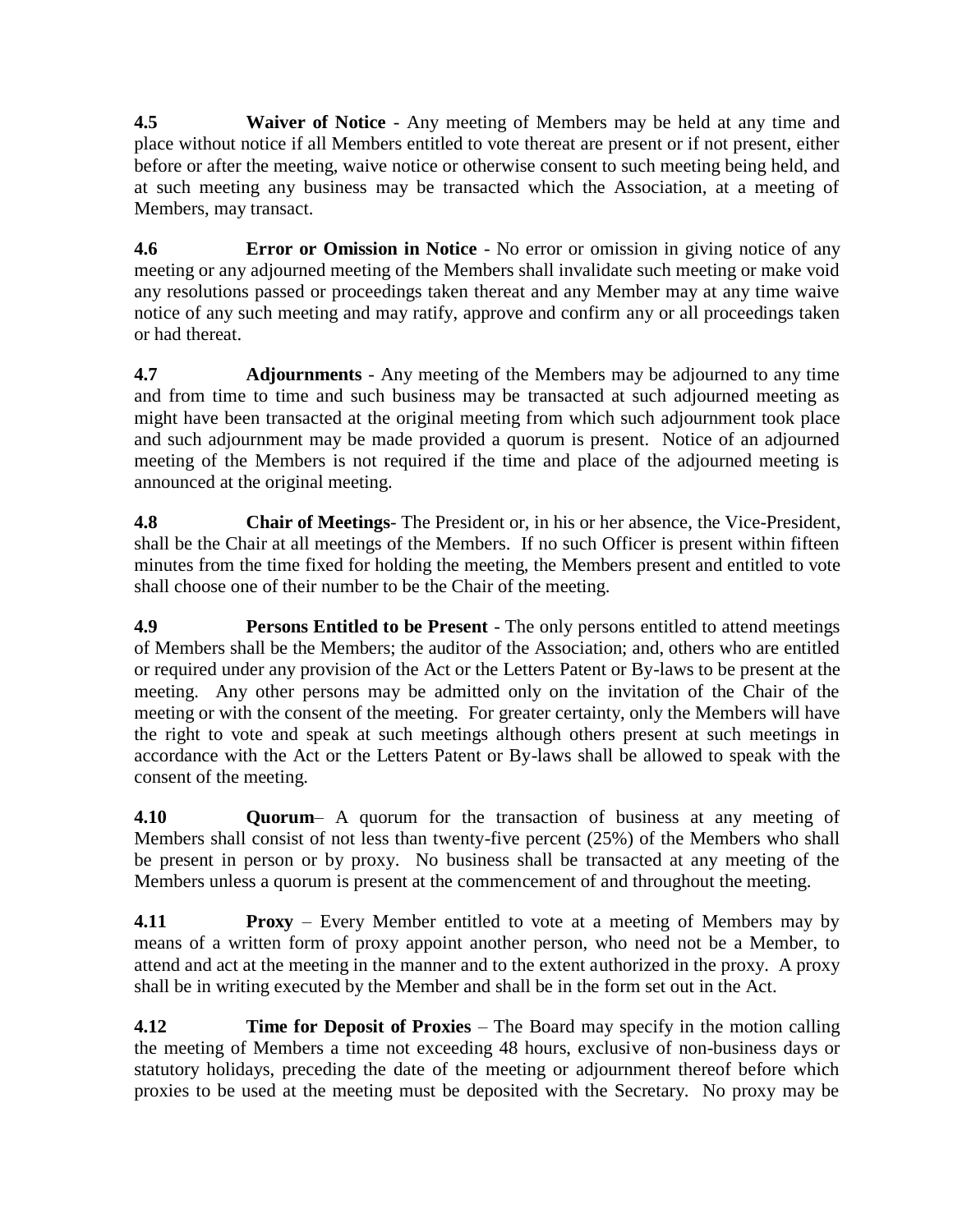acted upon if it has not been received and approved by the Secretary or Chair prior to the time of voting

**4.13 Voting** – Unless the Act or the By-laws otherwise provide, each Member present in person and in good standing shall, at all meetings of Members, be entitled to one vote on each question.

**4.14 Votes to Govern -** At any meeting of the Members, every question shall, unless otherwise required by the Act, the Letters Patent or By-laws or otherwise by law, be determined by the majority of the votes duly cast on the question.

**4.15 Method of Voting** – Any question at a meeting of Members shall be decided by a show of hands unless:

- (a) prior to a show of hands, a majority of the Members present and entitled to vote resolve to vote on the matter by secret ballot, in which case the Chair of the meeting shall distribute and collect ballots for such purpose and the result of the vote by secret ballot shall be the decision of the Members upon the said question; or
- (b) after a show of hands, a poll thereon is required or demanded by the Chair of the meeting or any person entitled to vote on the question in which case the procedures set forth hereinafter shall be followed.

Whenever a vote by secret ballot or show of hands shall have been taken upon a question, (unless in the latter case a poll thereon is so required or demanded), a declaration by the Chair of the meeting that the vote upon the question has been carried or carried by a particular majority or not carried and an entry to that effect in the minutes of the meeting shall be *prima facie* evidence of the fact without proof of the number or proportion of the votes recorded in favour of or against any resolution or other proceeding in respect of the said question, and the result of the vote so taken shall be the decision of the Members upon the said question.

**4.16 Polls** – If a poll is required or demanded, the poll shall be taken in such manner as the Chair of the meeting shall direct. A demand for a poll may be withdrawn at any time prior to the taking of the poll. The result of the poll shall be the decision of the Members upon the said question.

**4.17 Casting Vote** – In the case of an equality of votes at any meeting of Members, either upon a show of hands or upon a poll, the chair of the meeting shall have a second or casting vote.

**4.18 Resolutions in Writing** – A resolution in writing signed by all of the Members entitled to vote on that resolution at a meeting of Members is as valid as if it had been passed at a meeting of Members duly called, constituted and held for that purpose. Resolutions in writing may be signed in counterpart. Resolutions in writing signed by one or more Members and transmitted by facsimile to the Secretary shall be deemed to be duly signed by such Members.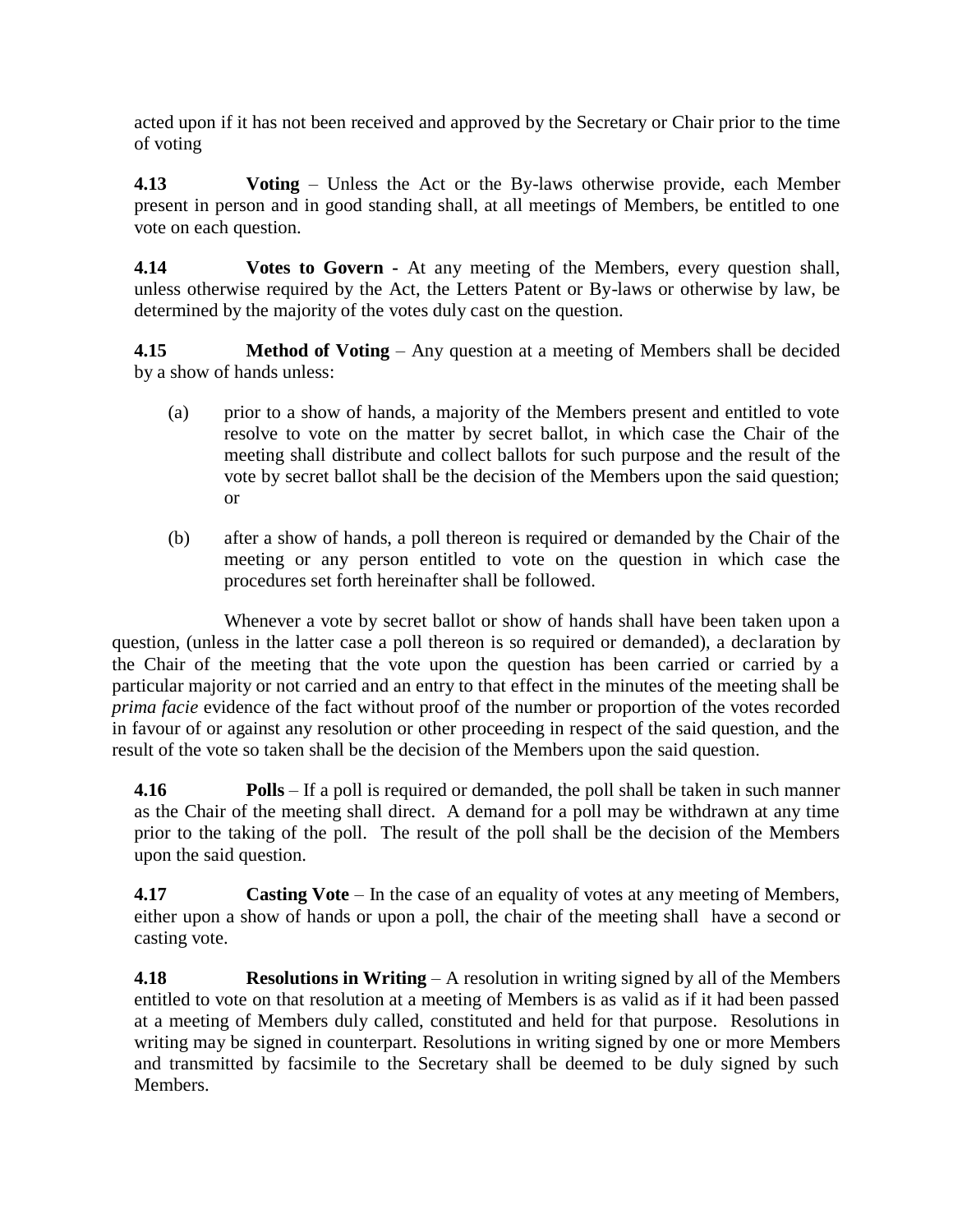# **ARTICLE 5 DIRECTORS**

<span id="page-8-0"></span>**5.1 First Directors** - The applicants for Letters Patent shall be the first Directors to hold office for a term expiring no earlier than the close of the first general meeting of Members contemplated in Section 4.2 herein. The first Directors, if qualified, shall be eligible for re-election in accordance with Section 4.3 herein.

**5.2 Number of Directors** – Unless changed by Special Resolution, the number of Directors shall be twelve (12), nine (9) of whom shall be elected by the Members and three of whom shall be appointed as Ex Officio Directors by the Board.

<span id="page-8-1"></span>**5.3 Qualification** – To be qualified to stand for election as a Director and to continue to serve as a Director, each individual:

- (a) must be 18 years of age or older;
- (b) must be a Member or become a Member within 10 days of being elected as a Director;
- (c) must not be an individual who has the status of an un-discharged bankrupt; and
- (d) must have been nominated, or have deemed to have been nominated, as a candidate for election to the Board by the Nomination Committee in accordance with the procedure outlined in Section [9.5\(a\)](#page-15-1) herein, or have been nominated by at least two (2) Members in good standing and in each case agreed in writing to act as a Director.

Collectively, the Directors shall, to the greatest extent possible, represent a diversity of experience and interests.

**5.4 Ex Officio Directors** – The elected Board shall appoint as Ex Officio Directors: a member of the teaching staff of CCAA nominated by staff, the Principal or Vice-Principal of CCAA and a representative of CSAC nominated by CSAC. All elected Directors and Ex Officio Directors shall hold office until the next annual meeting of Members or until their successors are duly elected or appointed.

**5.5 Expiry of Term -** Upon the expiry of his or her term, a Director shall retire from the Board, but, if qualified, shall be eligible for re-election in accordance with these Bylaws.

At every annual meeting of Members at which the term of the Director expires, there shall be elected by the Members present at the meeting a number of Directors equal to the number of elected Directors whose term of office shall expire at the close of such meeting and each Director so elected shall hold office until the close of the next annual meeting after his or her election or for such shorter term as the Members shall determine.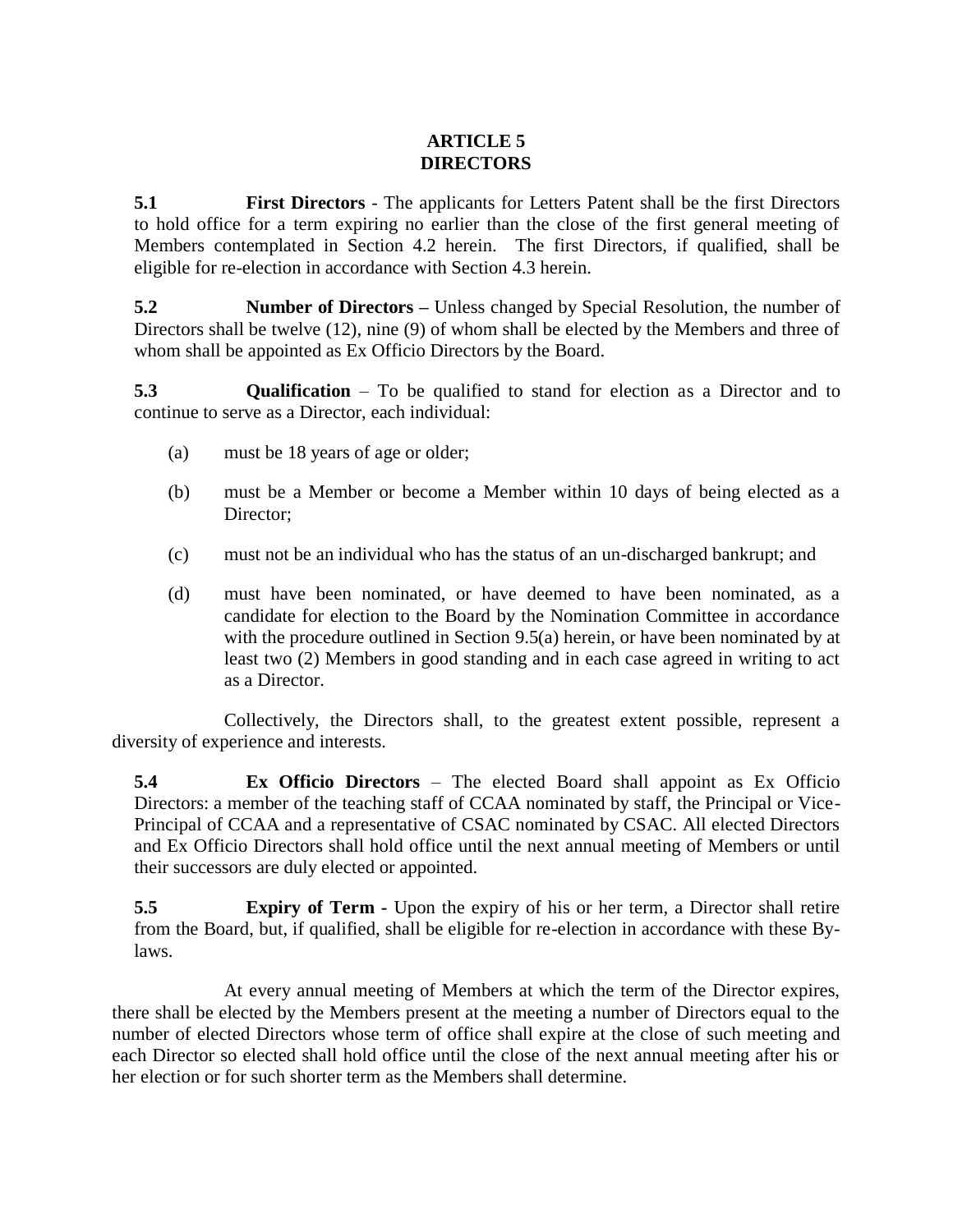<span id="page-9-0"></span>**5.6 Removal –** The Members may, by Special Resolution, remove any Director before the expiration of such Director's term of office, and may, by a majority of votes cast at that meeting, elect any person in the place of a Director that has been removed for the remainder of the term of such Director, provided that such individual meets the requirements set out in Section [5.3](#page-8-1) herein.

**5.7 Vacation of Office** – The office of a Director shall automatically be vacated:

- (a) upon such Director's death
- (b) upon such Director ceasing to be a Member;
- (c) in accordance with the terms of such Director's resignation, effective at the time a written resignation is received by the Secretary, or at the time specified in such resignation, whichever is later;
- (d) upon such Director becoming disqualified from being a Director under Section [5.3](#page-8-1) herein; or
- (e) upon such Director's removal from office in accordance with Section [5.6](#page-9-0) herein,

**5.8 Vacancies –** If a quorum of the Directors is then in office, vacancies on the Board, howsoever caused, may be filled for the remainder of the term by resolution of the Board, if they shall see fit to do so; otherwise, any such vacancy shall be filled by resolution of the Members. If, as a result of any vacancy on the Board, there is not a quorum of Directors then in office, the remaining Directors shall forthwith call a general meeting of Members to fill the vacancy.

**5.9 Powers** - The Board shall manage the property, business and affairs of the Association and may make or cause to be made for the Association, in its name, any kind of contract which the Association may lawfully enter into and, save as hereinafter provided, generally, may exercise all such powers and do all such other acts and things as the Association, by its Letters Patent or otherwise, is authorized to exercise and do.

The Board shall have the power to authorize expenditures on behalf of the Association from time to time and may delegate, by resolution, to any officer or officers of the Association the right to make such expenditures on such terms and conditions as deemed appropriate.

The Board may appoint such agents and engage such employees as it may deem necessary from time to time and such persons shall have such authority and shall perform such duties as shall be prescribed by the Board at the time of such appointment. The remuneration of all Officers, agents and employees shall be fixed by the Board by resolution.

**5.10 Declaration of Interest** - It shall be the duty of every Director who is in any way, whether directly or indirectly, interested in a contract or arrangement or proposed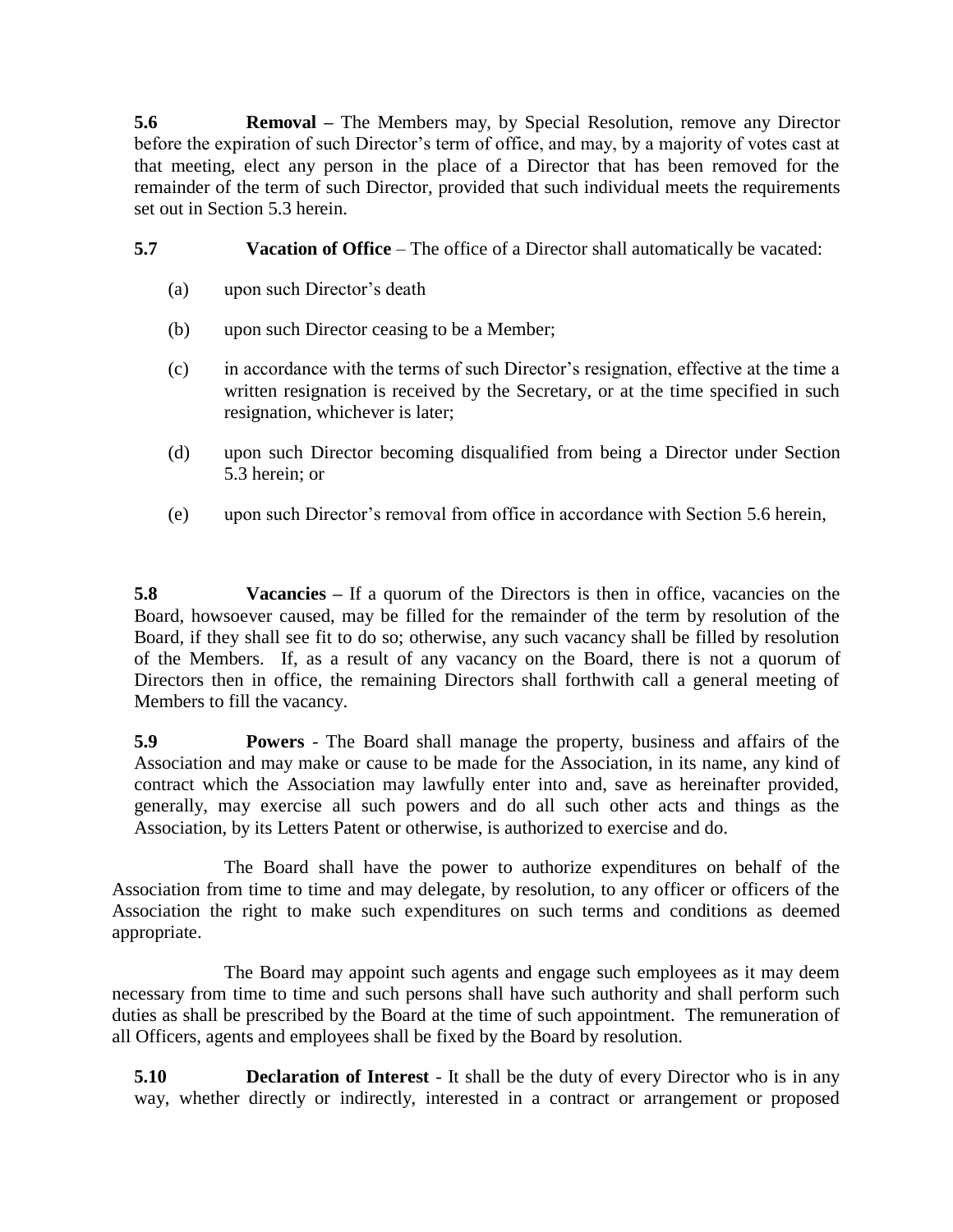contract or arrangement with the Association to declare such interest and to refrain from voting thereon in accordance with the Act.

**5.11 Remuneration of Directors** – A Director shall serve without remuneration. A Director shall be entitled to be reimbursed for travelling and other expenses properly incurred by such Director in the exercise of his or her duties upon the prior approval of the Board.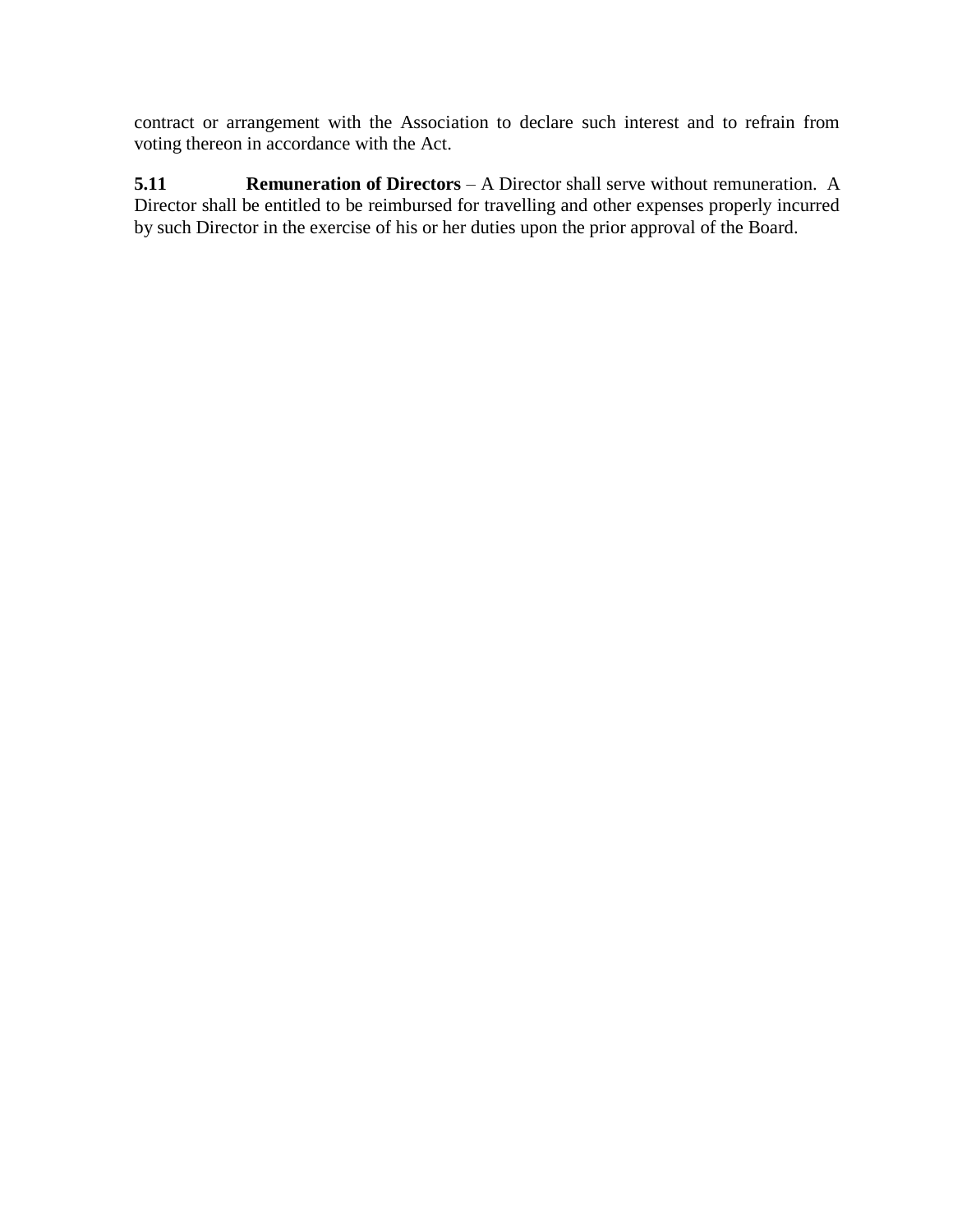### **ARTICLE 6 DIRECTORS' MEETINGS**

**6.1 Place of Meetings** - Except as otherwise required herein or by law, the Board may hold its meetings either at the head office of the Association or at any place within or outside Ontario as it may from time to time determine.

**6.2 Number of Meetings** - There shall be a minimum of six (6) meetings per year of the Board or such greater number of meetings as is determined, from time to time, by the Board.

**6.3 Calling of Meetings** - Board meetings may be formally called by the President, Vice-President or by one-third or more of the Directors.

**6.4 Notice of Directors' Meetings** - Notice of meetings of the Board shall be given by pre-paid delivery, telephone, electronic mail, facsimile or other means of recorded electronic communication to each Director not less than two (2) days before the meeting is to take place or shall be mailed to each Director not less than fourteen (14) days before the meeting is to take place. A notice of a meeting of the Board need not specify the purpose of or the business to be transacted at the meeting.

**6.5 Regular Meetings** – The Board may appoint a day or days in any month or months for regular meetings at an hour to be named and for such a regular meeting no notice need be sent.

**6.6 Meetings without Notice** – If the first meeting of the Board following the annual meeting of Members is held immediately thereafter, then no notice shall be necessary in order to constitute the meeting provided that a quorum of Directors is present.

**6.7 Waiver of Notice -** A meeting of the Board may be held at any time and place without notice if all Directors who are present or if those who are not present, either before or after the meeting, waive notice or otherwise consent to such meeting being held, and at such meeting any business may be transacted which the Association, at a meeting of Directors, may transact, provided that a quorum of the Directors is present.

**6.8 Error or Omission in Notice, Board** - No error or omission in giving notice of a meeting of the Board or any adjourned meeting of the Board shall invalidate such meeting or invalidate or make void any proceedings taken or had thereat and any Director may at any time waive notice of any such meeting and may ratify, approve and confirm any or all proceedings taken or had thereat.

**6.9 Adjourned Meetings** – Any meeting of the Board may be adjourned to any time and from time to time and such business may be transacted at such adjourned meeting as might have been transacted at the original meeting from which such adjournment took place and such adjournment may be made provided a quorum is present. Notice of an adjourned meeting of the Board is not required if the time and place of the adjourned meeting is announced at the original meeting.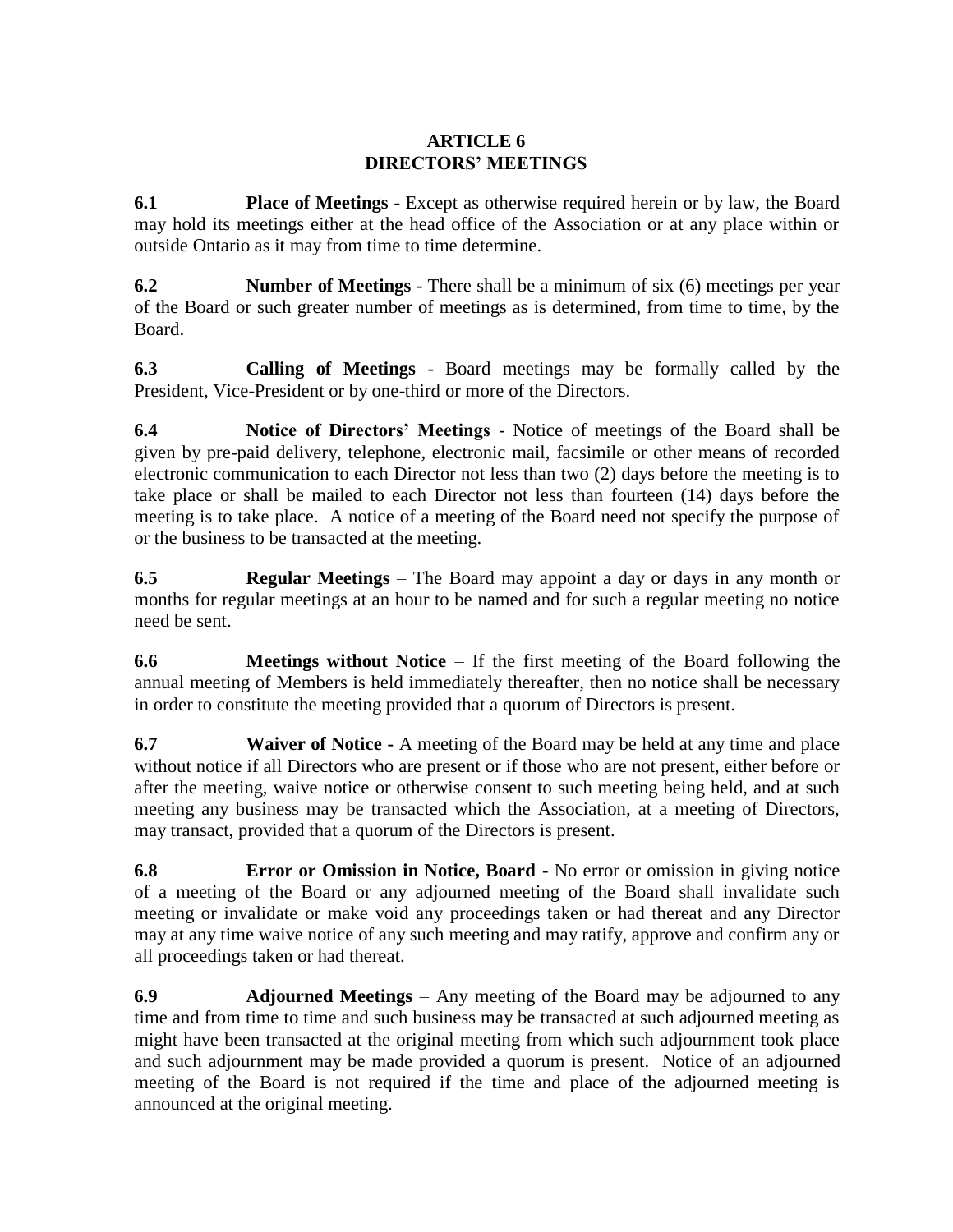**6.10 Meetings by Teleconference** – If all the Directors present or participating in the meeting consent thereto, either generally or in respect of a particular meeting, a meeting of the Board or of a committee of the Board may be held by means of telephone, electronic or other communication facilities as permit all persons participating in the meeting to hear each other simultaneously and instantaneously, and a Director participating in such a meeting by such means is deemed to be present at that meeting. Any such consent shall be effective whether given before or after the meeting to which it relates.

**6.11 Chair of Meetings** - The President or, in his or her absence, the Vice-President, shall be the Chair at all meetings of the Board. If no such Officer is present within fifteen minutes from the time fixed for holding the meeting, the Directors present shall choose one of their number to be the Chair of the meeting. –

**6.12 Quorum** - The powers of the Directors may be exercised by resolution passed at a meeting of the Board at which a quorum is present. The presence of not less than six (6) Directors shall be necessary to constitute a quorum for the transaction of business at meetings of the Board. No business shall be transacted at any meeting of the Board unless a quorum is present at the commencement of and throughout the meeting. Where there is a vacancy on the Board, the remaining Directors may exercise all the powers of the Board so long as a majority or more remain in office.

**6.13 Voting** - Subject to the Act, the Letters Patent and the By-laws, any question arising at any meeting of the Board shall be decided by a majority of votes. Each Director (including for certainty Ex Officio Directors) is entitled to exercise one vote. All votes at any such meeting shall be taken by a show of hands in the usual manner of assent or dissent. Whenever a vote by show of hands shall be taken upon a question, a declaration by the Chair of the meeting that a resolution has been carried and an entry to that effect in the minutes shall be evidence of the votes recorded in favour of or against such resolution, and the result of the vote so taken shall be the decision of the Board upon the said question.

**6.14 Casting Vote** – In the case of an equality of votes at any Board meeting, the Chair of the meeting shall have a second or casting vote.

**6.15 Resolutions in Writing** – A resolution in writing signed by all of the Directors entitled to vote on that resolution at a meeting of Directors is as valid as if it had been passed at a meeting of Directors duly called, constituted and held for that purpose. Resolutions in writing may be signed in counterpart. Resolutions in writing signed by one or more Directors and transmitted by facsimile to the Secretary shall be deemed to be duly signed by such Directors.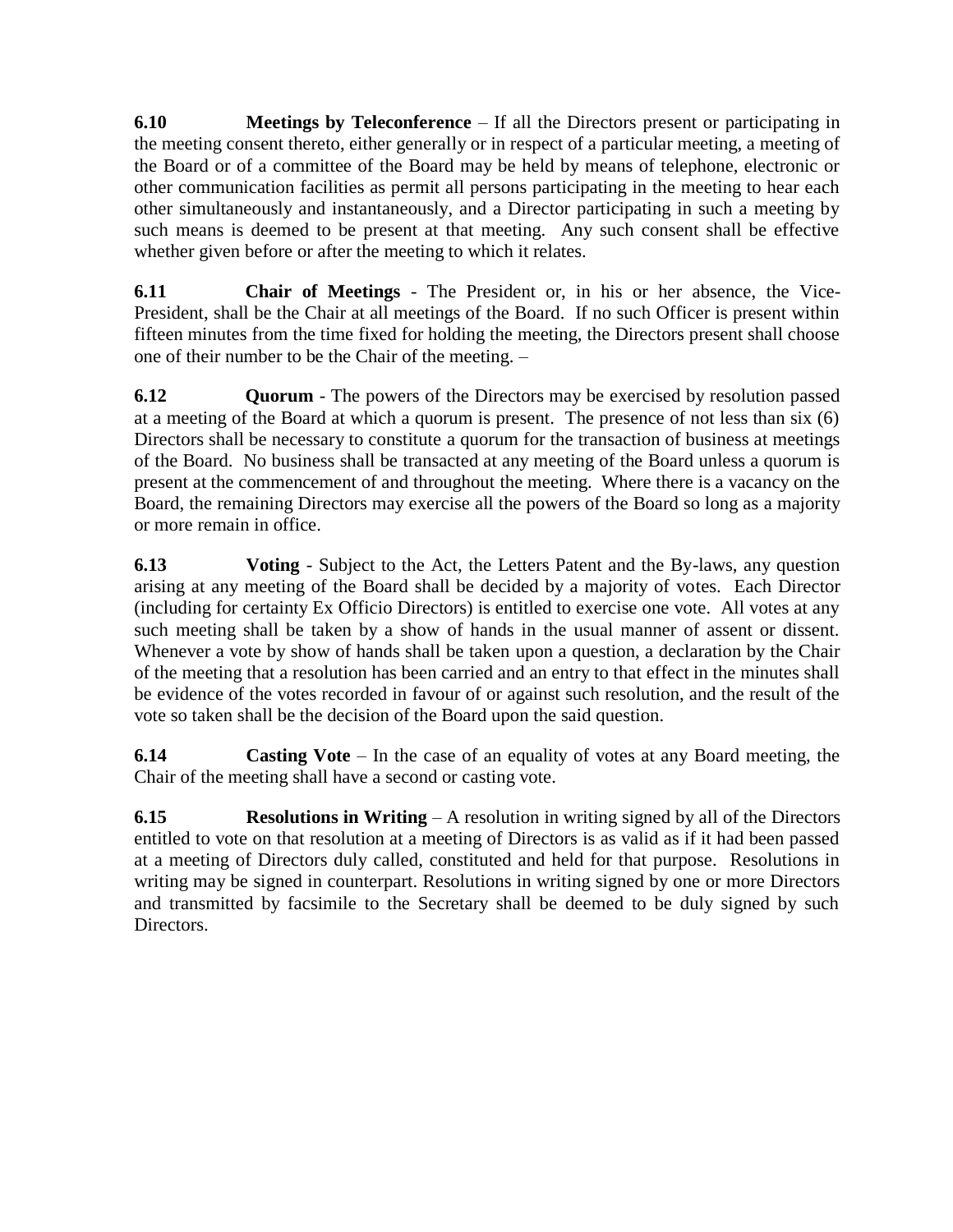# **ARTICLE 7 COMMITTEES**

**7.1 Committees** - The Board may from time to time constitute such Committee or Committees as it deems necessary, for such purposes and with such power as may be prescribed by resolution of the Board. Any member of the Board shall be appointed to and removed from such Committee at the discretion of the Board.

**7.2 Vacancies** - The Board may, by resolution, fill any vacancies on any committee of the Association by appointing a Director from their number to serve for the remainder of the term created by such vacancy or until his or her successor is appointed, whichever is earlier.

**7.3 Remuneration of Committee Members** - The Members of any Committee shall serve without remuneration.

**7.4 Quorum** - The presence of a majority of Committee Members shall be necessary to constitute a quorum for the transaction of business at committee meetings. No business shall be transacted at any committee meeting unless a quorum is present.

**7.5 Meetings** – Subject to these By-laws and any resolution of the Board, each Committee of the Association may formulate its own rules of procedure; meet for the transaction of business; adjourn; and otherwise regulate their meetings as they think fit.

**7.6 Voting** - Questions arising at any meeting of a committee shall be decided by a majority of votes.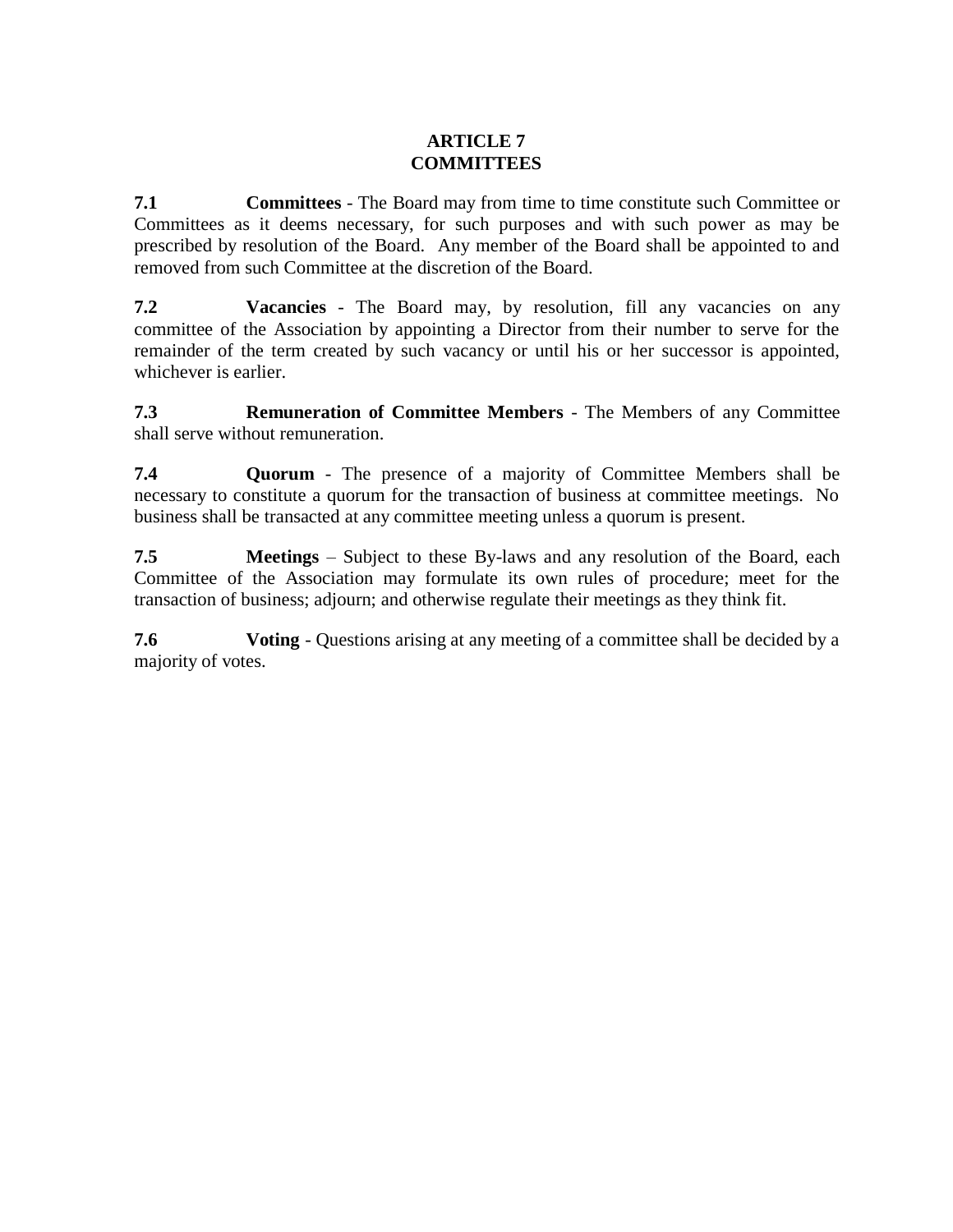### **ARTICLE 8 EXECUTIVE COMMITTEE**

<span id="page-14-0"></span>**8.1 Constitution** – Subject to the Act, at the meeting of the Board immediately following any meeting of Members at which Directors are elected, the Board shall constitute an Executive Committee comprised of the President, the Vice-President and either the Secretary or Treasurer together with not fewer than two (2) Directors appointed by the Board.

**8.2 Term** – Each Director appointed to the Executive Committee shall be appointed until the next annual meeting of Members or until his or her successor is appointed by the Board. If qualified, each individual who has completed a term of office as a Member of the Executive Committee may be re-appointed to such Committee; provided that, without the approval of at least  $2/3^{rd}$  of the Board, no individual may serve as a Member of the Executive Committee for more than **two (2)** consecutive terms.

**8.3 Removal** - Any Member of the Executive Committee may be removed from such Committee at any time by resolution of the Board, provided that such resolution receives the affirmative vote of at least two-thirds (2/3rds) of the Board.

**8.4 Chair** – Unless the Board otherwise determines, the President shall be Chair of the Executive Committee.

**8.5 Powers** – Subject to the Act, the By-laws or any restrictions imposed from time to time by the Board, the Board may delegate to the Executive Committee any of the powers of the Board.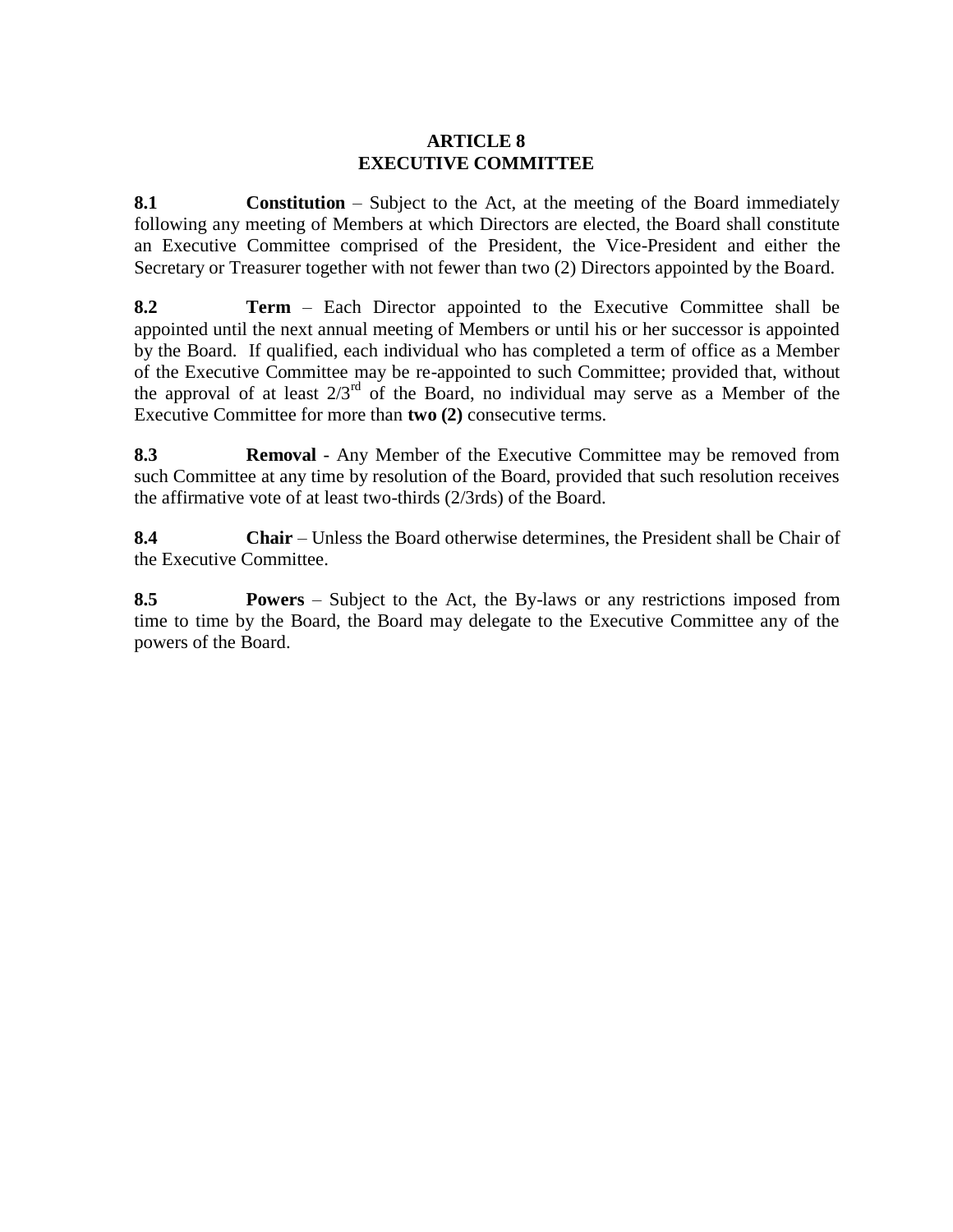### **ARTICLE 9 NOMINATION COMMITTEE**

<span id="page-15-0"></span>**9.1 Composition of Nomination Committee** – At the meeting of the Board immediately following any meeting of Members at which Directors are elected, the Directors may constitute a Nomination Committee comprised of not less than three (3) Directors appointed by the Board.

**9.2 Term** – Each Director appointed to the Nomination Committee shall be appointed to hold office until the **first** annual meeting held after such individual is appointed to the Nomination Committee or until he or she ceases to be a Director, whichever first occurs; provided that if qualified, each individual who has completed a term of office as a Member of the Nomination Committee may be re-appointed to such Committee; provided that, without the approval of at least  $2/3^{rd}$  of the Board, no individual may serve as a Member of the Nomination Committee for more than **two (2)** consecutive terms.

**9.3 Removal** - Any Member of the Nomination Committee shall be removable from such committee at any time by resolution of the Board.

**9.4 Chair** – The Chair of the Nomination Committee shall be appointed by the Board.

**9.5 Responsibilities** – Subject to any restrictions, duties or responsibilities prescribed to the Nomination Committee from time to time by resolution of the Board, it shall be the responsibility of the Nomination Committee to:

- <span id="page-15-1"></span>(a) seek out, identify and place in nomination the names of individuals to stand for election or for appointment, as the case may be, as Directors, Committee Members and Officers of the Association in each case having regard to, among other qualities, the person's demonstrated commitment to the Association and, having identified such individuals, to encourage them to stand for election or appointment, as the case may be, in the manner contemplated by this By-law and by any resolutions of the Association pertaining to the composition of committees; and
- (b) support the Board and the Executive Committee with the development, review, planning and implementation of the Association's approach to corporate governance and to monitor the same.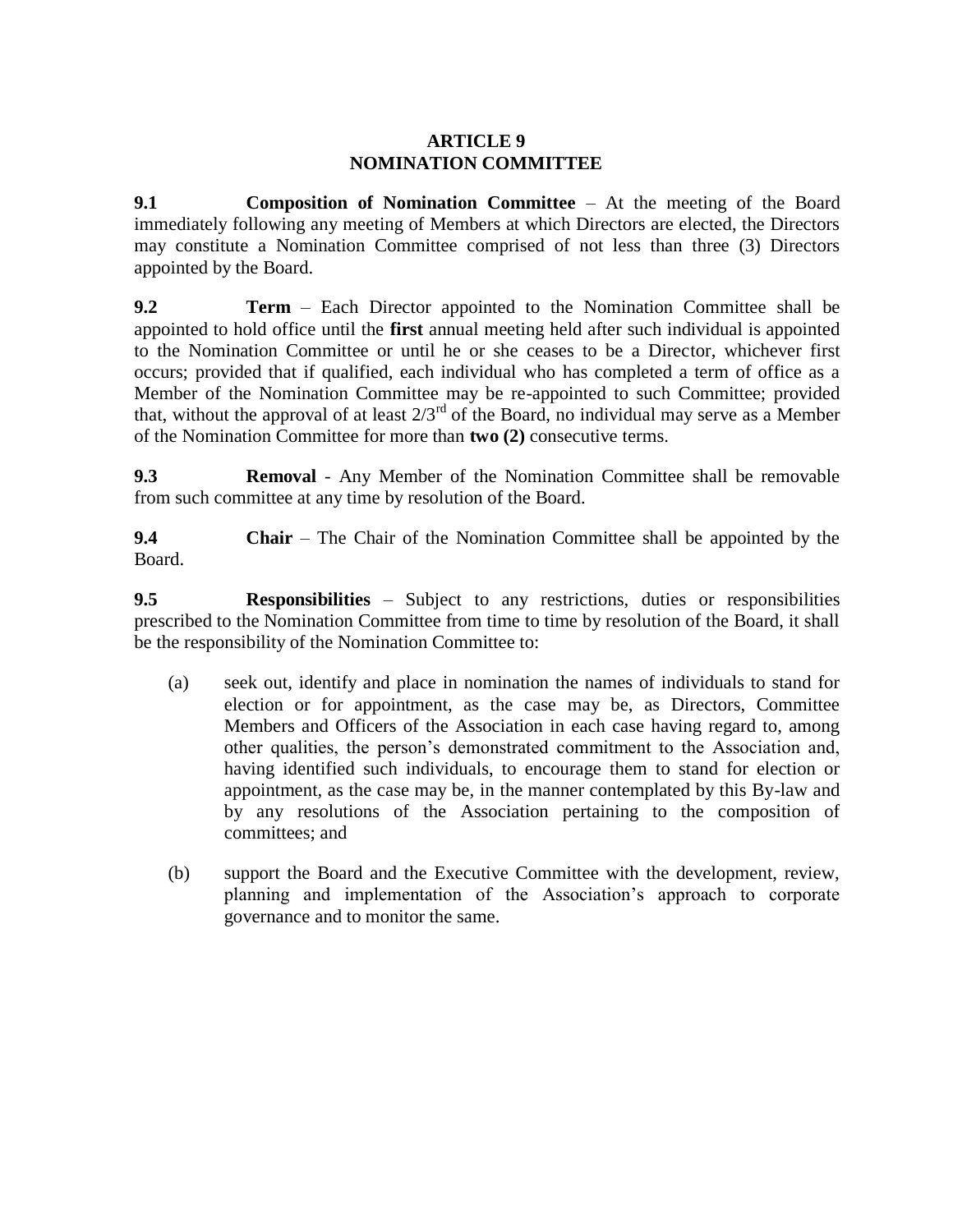# **ARTICLE 10 OFFICERS**

**10.1 Officers** – The Officers of the Association shall be appointed by the Board and shall be comprised of a President, a Vice-President, a Secretary, a Treasurer and such other Officers who shall be appointed and whose offices shall be designated by the Board. An individual may hold more than one office.

### **10.2 Powers and Duties of Officers**

- (a) The President shall act as CEO of the Association. He or she shall preside at all meetings of the Association Executive and of the Board of Directors; shall regularly call meetings of the Association and the Executive and maintain orderly discussions at these meetings; shall see that all orders and resolutions of the Board are carried into effect and shall, together with the Secretary or other Officer appointed by the Board, sign all By-laws and other documents requiring the signature of the Association; and shall determine, subject to input from the Board and/or Members, the agenda for all meetings of the Board or Members.
- (b) The Vice-President shall have all powers and duties of the President in his or her absence.
- (c) The Secretary shall be responsible for the recording and distribution of Minutes of meetings of the Association and the Executive; shall distribute Minutes and agendas in a timely manner; shall perform all other such duties as may be prescribed by the Board or the President. The Secretary shall notify Members of all meetings and maintain a record of names and contact information of all Members, and shall create a database of the same to be the property of the Association.
- (d) The Treasurer shall be required to provide the Association with an annual budget and financial report; oversee the collection of all monies; provide records of successful fundraising activities; hold an account in the name of the Association with co-signing privileges in addition to the President, and the Vice-President. The Treasurer shall have custody of the Association funds and securities and shall cause to be kept full and accurate accounts and receipts and disbursements in books belonging to the Association and shall cause to be deposited all monies and other valuable effects in the name and to the credit of the Association and in such depositories as may be designated by the Board from time to time. The Treasurer shall disburse the funds of the Association as may be ordered by the Board, taking proper vouchers for such disbursements, and shall render to the President and the Directors at the regular meetings of the Board, or whenever they may require it, an accounting of all transactions undertaken as Treasurer and of the financial position of the Association. He/she shall provide, on a regular basis, the Secretary with a database of the names and contact information of current Members of the Association.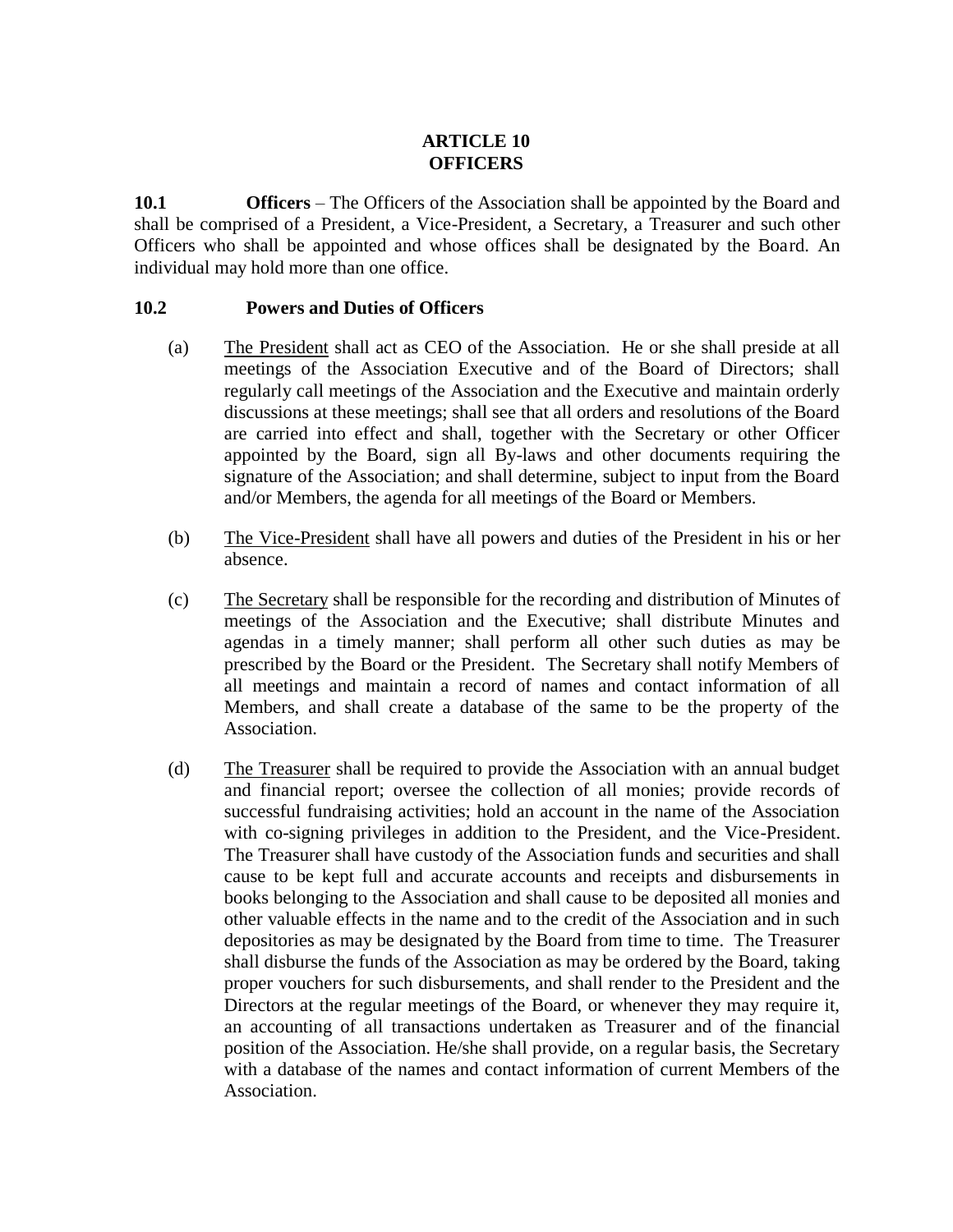**10.3 Variations of Powers and Duties** - The Board may by resolution, from time to time, and subject to the provisions of the Act, vary, add to or limit the powers and duties of any officer.

**10.4 Term of Office** – The Board, in their discretion, may by resolution remove any Officer of the Association, without prejudice to such Officer's rights under any employment contract or in law. Otherwise, each Officer appointed by the Board shall hold office until such Officer's successor is appointed, or until such Officer's earlier resignation.

**10.5 Vacancies** – The office of an Officer shall automatically be vacated:

- (a) upon that Officer's resignation, which resignation shall be effective at the time the written resignation is received by the Board or at the time specified in the resignation, whichever is later;
- (b) upon the election or appointment of a successor to the office of that Officer; or
- (c) upon that Officer's death.

If an office shall become vacant in any of the above-noted circumstances, the Board may elect or appoint a qualified person to fill such vacancy for the remainder of the term of such office.

**10.6 Remuneration of Officers** – No remuneration, except expenses paid upon prior approval of Board.

**10.7 Agents and Attorneys** - The Association, by or under the authority of the Board, shall have power from time to time to appoint agents or attorneys for the Association in or outside Canada with such powers (including the power to sub-delegate) of management, administration or otherwise as may be thought fit.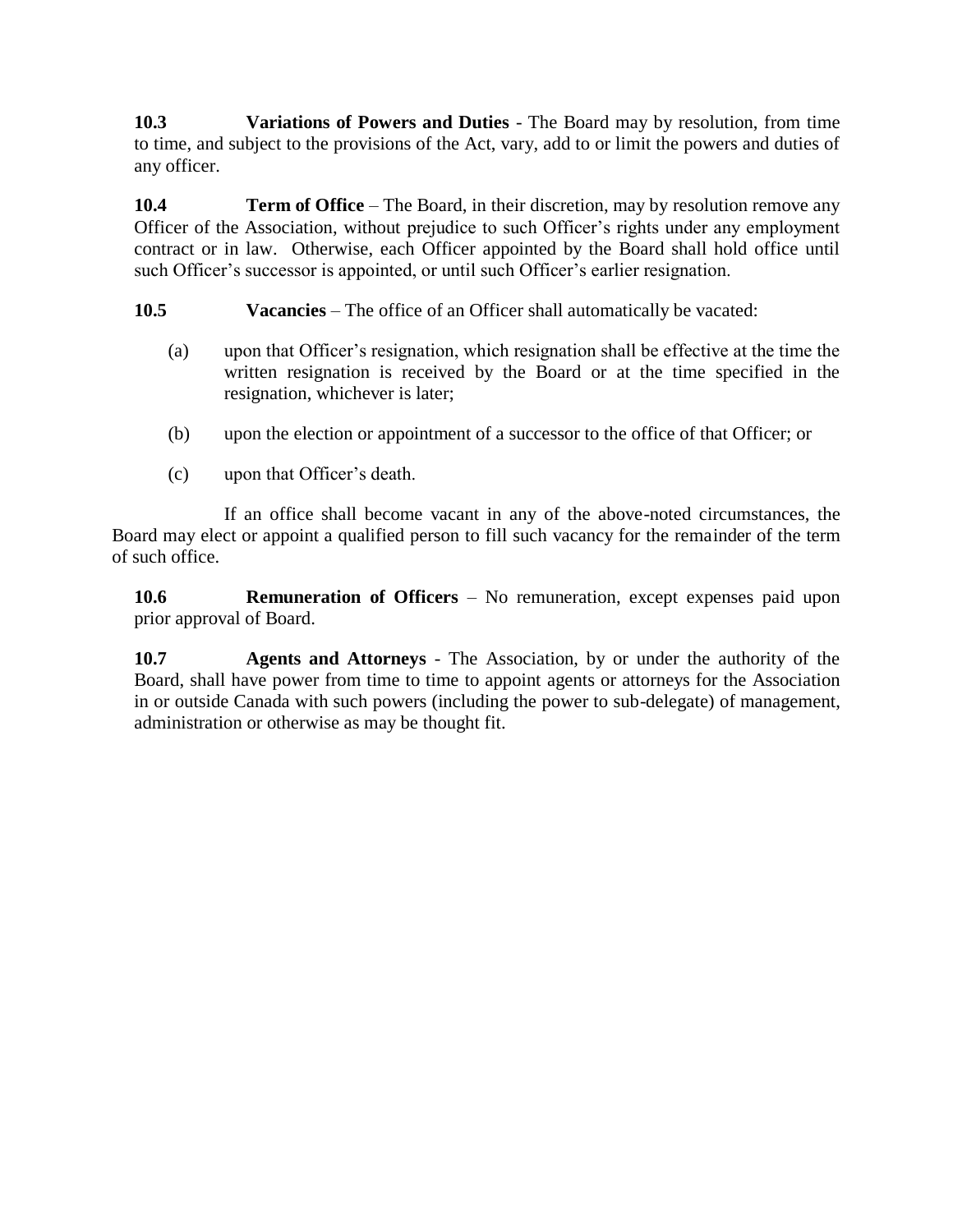### **ARTICLE 11 PROTECTION OF DIRECTORS AND OFFICERS**

<span id="page-18-0"></span>**11.1 Limitation of Liability** – Except as otherwise provided in the Act, no Director or Officer of the Association shall be liable for the acts, receipts, neglects or defaults of any other Director or Officer or employee, or for joining in any receipt or other act for conformity, or for any loss, damage or expense happening to the Association through the insufficiency or deficiency of title to any property acquired by order of the Board for or on behalf of the Association, or for the insufficiency or deficiency of any security in or upon which any of the moneys of the Association shall be invested, or for any loss or damage arising from the bankruptcy, insolvency or tortious act of any person, firm or Association with whom or which any of the monies, securities or effects of the Association shall be lodged or deposited, or for any loss occasioned by any error of judgment or oversight on such Director or Officer's part, or for any other loss, damage or misfortune whatever which may happen in the execution of the duties of such Director or Officer's office or in relation thereto unless the same are occasioned by such Director or Officer's own wilful neglect or default.

**11.2 Indemnity** – Every Director and Officer of the Association and his or her heirs, executors, administrators, and estate and effects, respectively, shall from time to time and at all times, be indemnified and saved harmless out of the funds of the Association, from and against:

- (a) all costs, charges and expenses whatsoever that such Director or Officer sustains or incurs in or about any action, suit or proceeding that is brought, commenced or prosecuted against him or her, for or in respect of any act, deed, matter or thing whatever, made, done or permitted by him or her, in or about the execution of the duties of his or her office; and
- (b) all other costs, charges and expenses that such Director or Officer sustains or incurs, in or about or in relation to the affairs of the Association, except such costs, charges or expenses as are occasioned by his or her own willful neglect or default.

**11.3 Expenses Paid in Advance** – Expenses incurred in defending a civil or criminal action, suit or proceeding may be paid by the Association in advance of the final disposition of the action, suit, or proceeding as authorized by the Board in the specific case upon receipt of an undertaking by or on behalf of the Director, Officer, employee or agent to repay such amount unless it shall ultimately be determined that he or she is entitled to be indemnified by the Association.

**11.4 Other Remedies Available** – The indemnification provided by this [Article](#page-18-0) 11 shall not be deemed exclusive of any other rights to which a person seeking indemnification may be entitled under the Letters Patent or By-laws or any agreement, vote of the Members or disinterested Directors or otherwise, both as to action in his or her official capacity and as to action in another capacity while holding any office with the Association, and shall continue as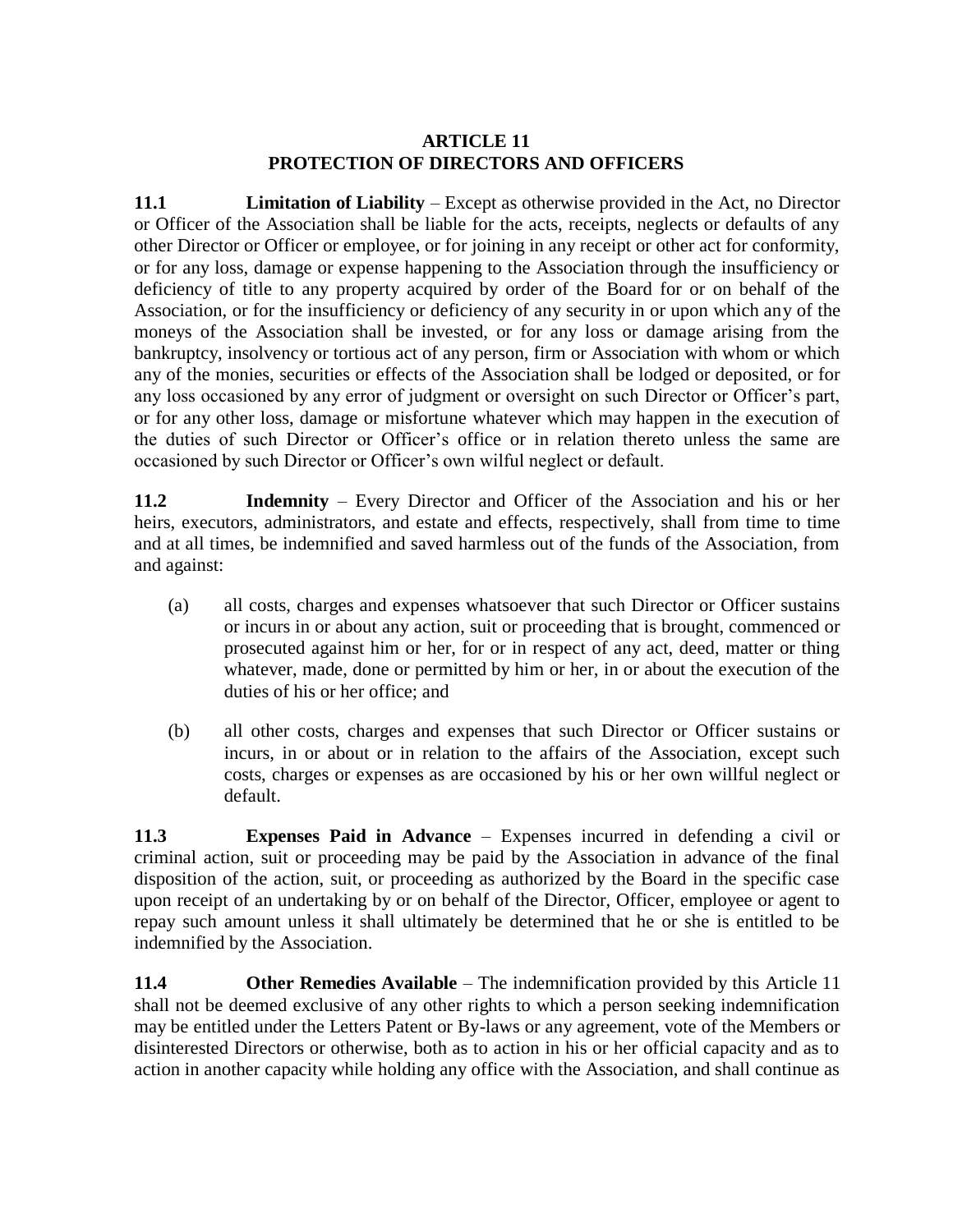to a person who has ceased to be a Director, Officer, employee or agent and shall inure to the benefit of the heirs, executors and administrators of such a person.

**11.5 Insurance** – Subject to the Act and all other relevant legislation, the Association may purchase and maintain insurance for a Director or officer of the Association against any liability incurred by such Director or Officer, in his or her capacity as a Director or officer of the Association, except where the liability relates to that person's failure to act honestly and in good faith with a view to the best interests of the Association.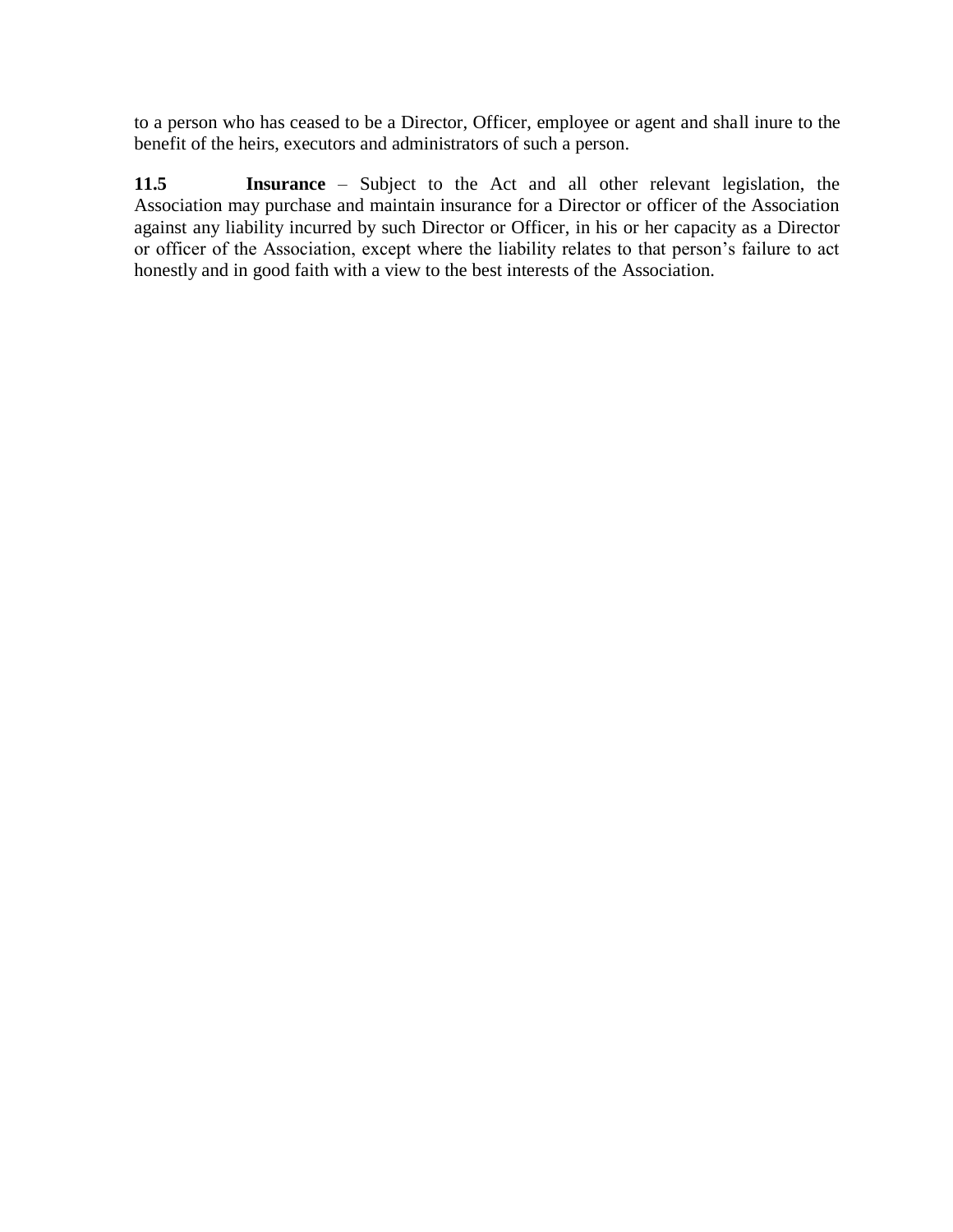### **ARTICLE 12 EXECUTION OF DEEDS AND BANKING**

**12.1 Signatories** - The following are the only persons authorized to sign any document on behalf of the Association, other than in the usual and ordinary course of the Association's business:

- (a) any two Directors;
- (b) any one Director together with any one of the President, the Vice-President, the Secretary or the Treasurer; or
- (c) any individual or individuals appointed by resolution of the Board to sign a specific document or that type of document or generally on behalf of the Association.

Any document so signed may, but need not, have the corporate seal applied, if there is one.

**12.2 Facsimile Signatures** - The signatures of any person authorized to sign on behalf of the Association, may, if specifically authorized by resolution of the Board, be written, printed, stamped, engraved, lithographed or otherwise mechanically reproduced. Anything so signed shall be as valid as if it had been signed manually, even if that person has ceased to hold office when anything so signed is issued or delivered, until revoked by resolution of the Board.

**12.3 Banking**- The banking business of the Association shall be transacted with such banks, trust companies or other financial institutions as may from time to time be designated by or under the authority of the Board. Such banking business or any part of it shall be transacted under such agreements, instructions and delegations of powers as the Board may, from time to time, prescribe or authorize.

**12.4 Deposit of Securities for Safekeeping** - The securities of the Association may be deposited, from time to time, for safekeeping with one or more banks, trust companies or other financial institutions to be selected by the Board, or if so authorized by the Board, with such other depositories or in such other manner as may be determined from time to time by the Board. Any and all securities so deposited may be withdrawn, from time to time, only upon the written order of the Association signed by such Director or Directors, Officer or Officers, Agent or Agents of the Association, and in such manner, as shall from time to time be determined by resolution of the Board and such authority may be general or confined to specific instances. Any institution which may be so selected as custodian by the Board shall be fully protected in acting in accordance with the directions of the Board and shall in no event be liable for the due application of the securities so withdrawn from deposit or the proceeds thereof.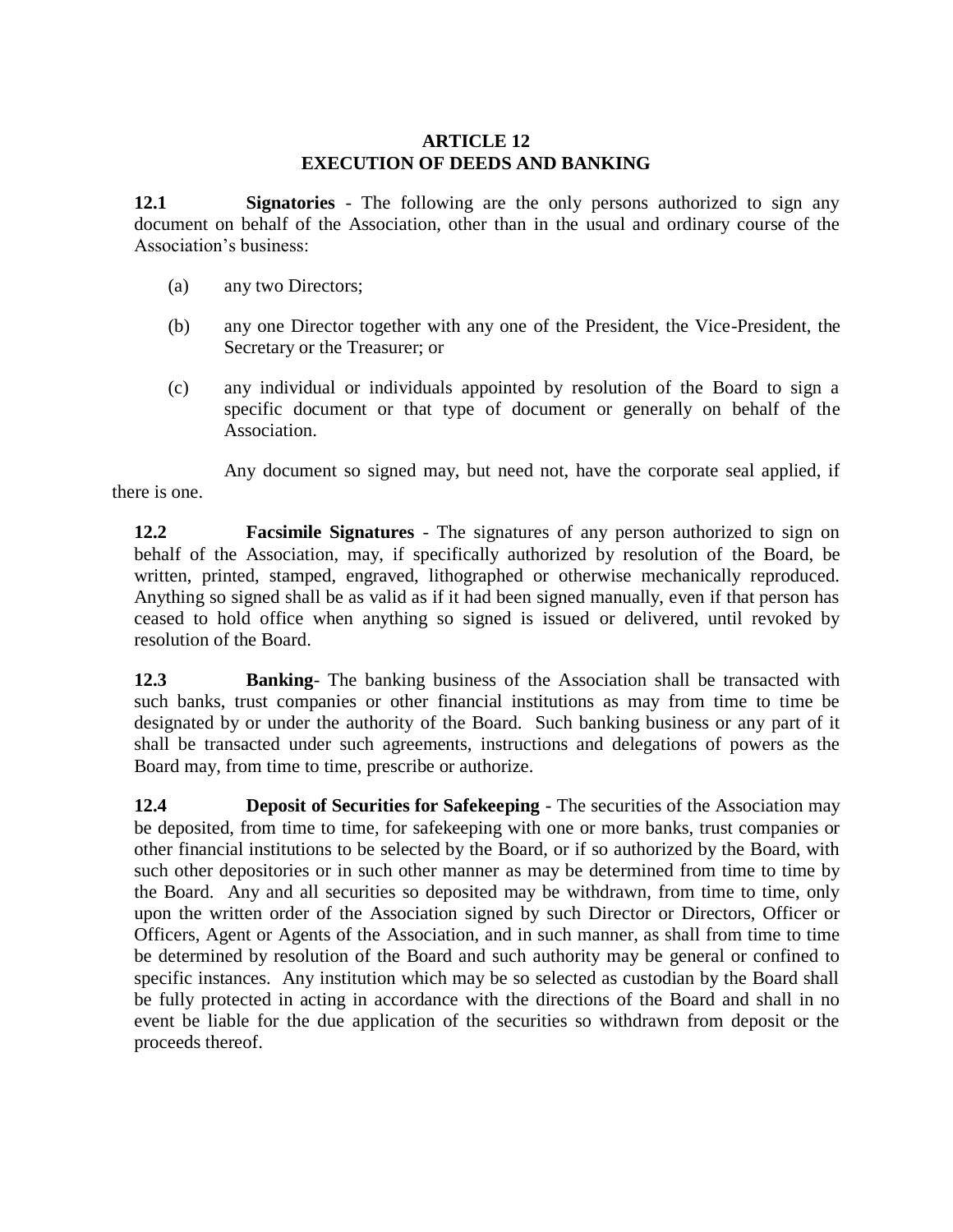# **ARTICLE 13 NOTICE**

**13.1 Procedure for Sending Notices** – Any notice required or permitted to be sent pursuant to these By-laws, shall be deemed to have been sufficiently sent if sent in writing to the address of the addressee on the books of the Association and delivered in person, sent by prepaid first class mail or sent by any electronic means of sending messages, including facsimile transmission, which produces a paper record. Notice shall not be sent by mail if there is any general interruption of postal services in the municipality in which or to which it is mailed. Each notice so sent shall be deemed to have been received on the day it was delivered or sent by electronic means or on the fifth day after it was mailed.

**13.2 Undelivered Notices** - If any notice given to a Member is returned on two consecutive occasions because such Member cannot be found, the Association shall not be required to give any further notice to such Member until such Member informs the Association in writing of such Member's new address.

**13.3 Computation of Time** - In computing the date when notice must be given under any provision requiring a specified number of days' notice of any meeting or other event, the date of giving the notice shall be excluded and the date of the meeting or other event shall be included.

**13.4 Waiver of Notice** - Any Member, Director, Officer or Auditor may waive any notice required to be given to such Member under any provision of the Act, the Letters Patent, these By-laws or otherwise and such waiver, whether given before or after the meeting or other event of which notice is required to be given, shall cure any default in giving such notice.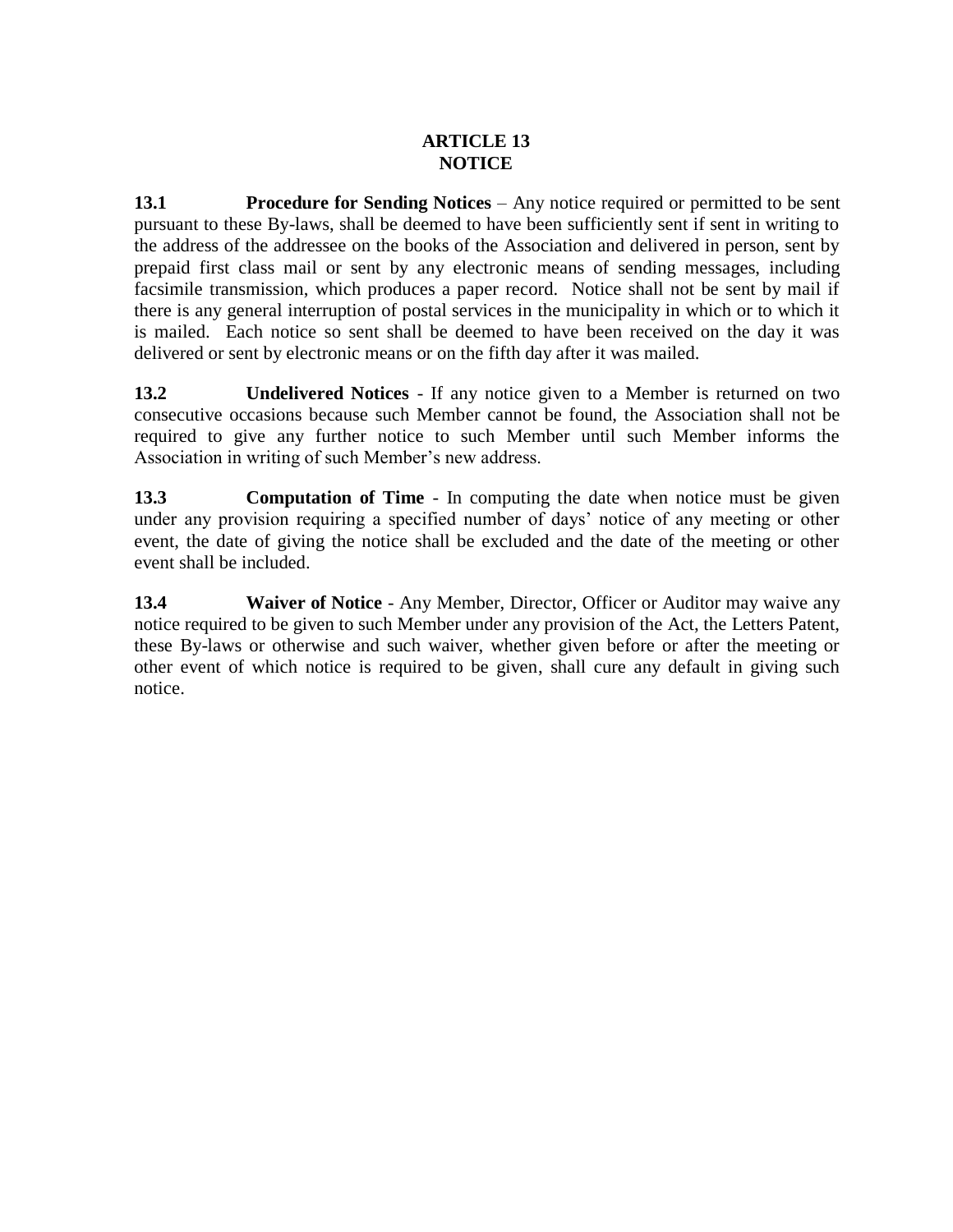# **ARTICLE 14 AUDITOR**

<span id="page-22-0"></span>**14.1 Auditor** – At the first meeting of the Members following incorporation, the Members shall appoint one or more auditors to audit the financial statements of the Association, to hold office until the close of the first annual meeting, and, if the Members fail to do so, the Board shall forthwith make such appointment. Thereafter, the Members, at each annual meeting, shall appoint one or more auditors to hold office until the close of the next annual meeting, and, if an appointment is not so made, the auditor in office will continue in office until a successor is appointed. The Directors may fill any casual vacancy in the office of auditor, but while the vacancy continues, the surviving or continuing auditor, if any, may act. A person other than a retiring auditor is not capable of being appointed auditor at such a meeting unless the notice requirements of the Act have been met.

**14.2** The responsibilities of the auditor or auditors shall be:

- (a) to audit the financial statements of the Association; and
- (b) to report to the Members at each annual meeting on whether the financial statements of the Association are fairly presented in accordance with generally accepted accounting principles.

**14.3 Qualification** - The auditor shall not be a Director, Officer or employee, or associated with a Director, Officer of employee, of either the Association or of an affiliated Association, unless all the Members have unanimously consented.

**14.4 Remuneration** - The remuneration of an auditor appointed by the Members shall be fixed by the Members or by the Board if it is authorized to do so by the Members, and the remuneration of an auditor appointed by the Board shall be fixed by the Board.